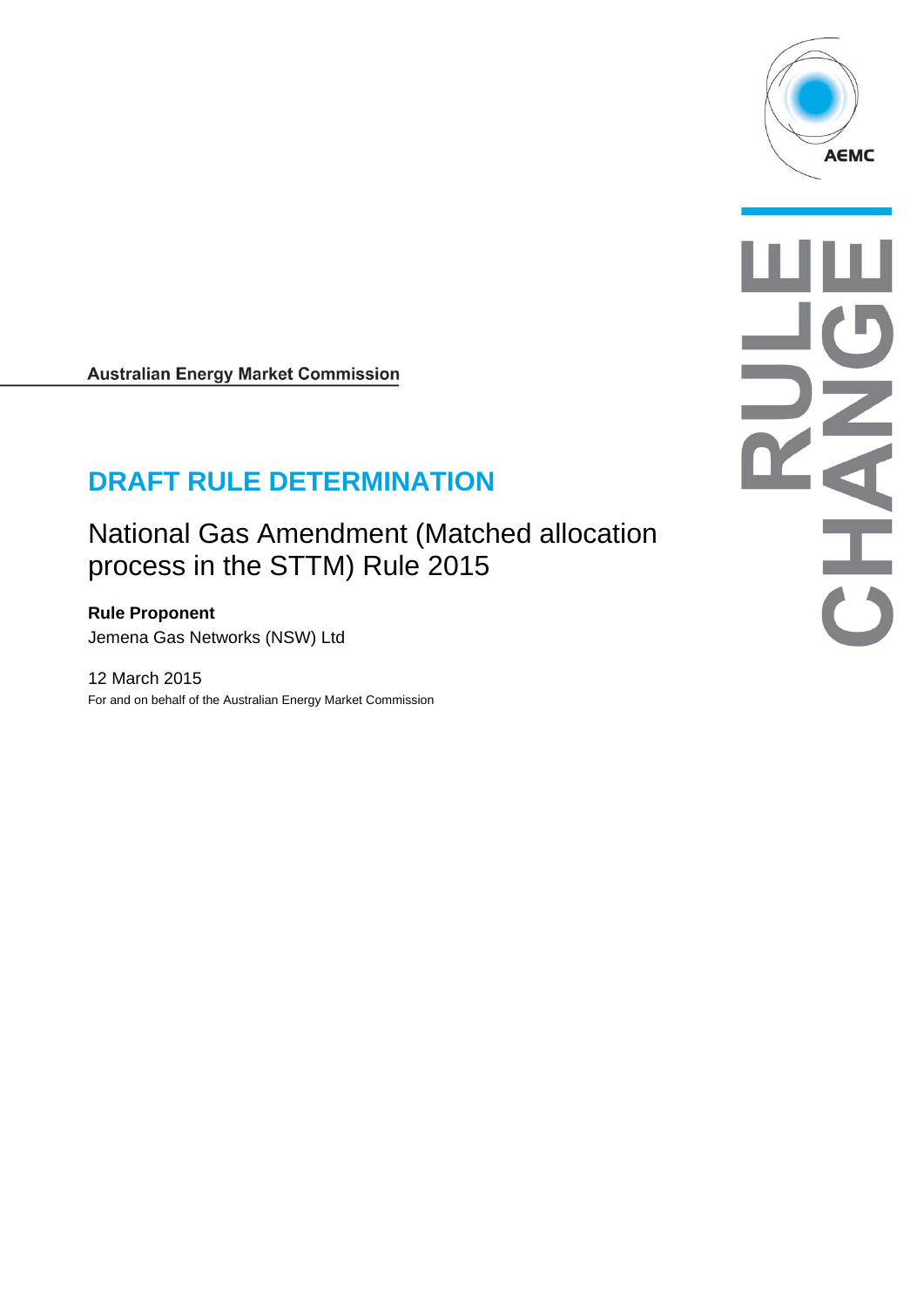#### **Inquiries**

Australian Energy Market Commission PO Box A2449 Sydney South NSW 1235

**E**: aemc@aemc.gov.au **T**: (02) 8296 7800 **F**: (02) 8296 7899

Reference: GRC0030

#### **Citation**

AEMC 2015, Matched allocation process in the STTM, Rule Determination, 12 March 2015, Sydney

#### **About the AEMC**

The AEMC reports to the Council of Australian Governments (COAG) through the COAG Energy Council. We have two functions. We make and amend the national electricity, gas and energy retail rules and conduct independent reviews for the COAG Energy Council.

This work is copyright. The Copyright Act 1968 permits fair dealing for study, research, news reporting, criticism and review. Selected passages, tables or diagrams may be reproduced for such purposes provided acknowledgement of the source is included.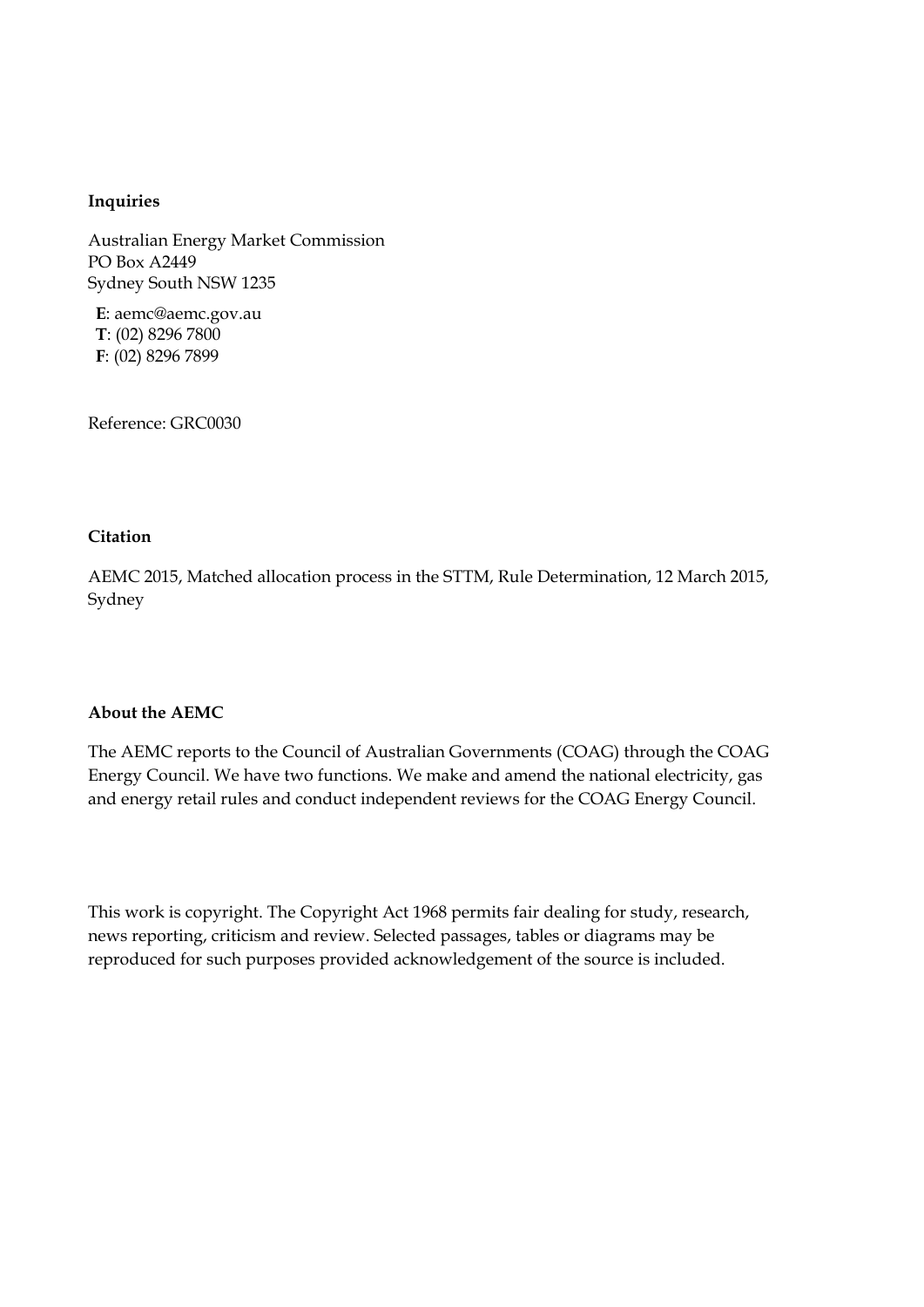## **Summary**

1

The Australian Energy Market Commission has determined to make a draft rule that would enable the operator of the NSW Gas Network, $1$  Jemena Gas Networks (NSW) Ltd (Jemena), to continue to utilise either of two available methods for the purpose of meetings its daily gas needs for operational requirements.

Under transitional provisions set out in the National Gas Rules, gas purchased by Jemena to meet its obligation to procure "unaccounted for gas" for the operational requirements of its Short Term Trading Market (STTM) distribution system at the Sydney hub, can be excluded from the operation of the STTM through a matched allocation process.2 These provisions expire on 30 June 2015. Alternatively, Jemena could procure gas for its operational requirements from the Sydney STTM, either directly from the STTM or from a STTM user after withdrawal from the hub.

The draft rule is consistent with Jemena's proposed rule, with some minor amendments to improve the clarity of the proposed rule. The draft rule effectively moves the transitional provisions from Schedule 1, to Part 20, of the National Gas Rules.

The Commission is satisfied that the draft rule will, or is likely to, contribute to the national gas objective as it would assist Jemena to better manage its obligations under its Access Arrangement and the gas Retail Market Procedures to replace unaccounted for gas in its distribution network, given the role of the distributor and particular treatment of unaccounted for gas in the NSW gas retail market.

The reasons for the Commission's decision to make the draft rule are:

- Unaccounted for gas in the NSW gas retail market cannot be forecast accurately on a daily basis by Jemena, as there is limited daily metering information that is available to it that would facilitate more accurate daily forecasts and, therefore, gas nominations to the Australian Energy Market Operator by Jemena.
- The overall quantity of unaccounted for gas is relatively small as a proportion of total network quantities.3

<sup>1</sup> The NSW Gas Network consists of the NSW Distribution System, the Wilton-Newcastle trunk line, the Wilton-Wollongong trunk line and the Central West Distribution System.

<sup>&</sup>lt;sup>2</sup> The transitional provision refers to the gas procured by Jemena as being "natural gas purchased by Jemena to meet the operational requirements of its STTM distribution system" (see clause  $26(1)(a)$ ) of the National Gas Rules). In effect, the gas procured by Jemena under this provision largely refers to "unaccounted for gas", which is a term used in Jemena's Access Arrangement. For the purpose of this draft rule determination, "gas for operational requirements" includes "unaccounted for gas" unless otherwise specified.

<sup>3</sup> According to Jemena, since 1996, the levels of unaccounted for gas in the NSW Gas Network have varied between 1.9 and 2.7 per cent of receipts in a year. See Jemena Gas Network (NSW) Ltd, *2015-2020 Access Arrangement Information*, Appendix 7.5, Unaccounted for gas methodology and justification, page 2.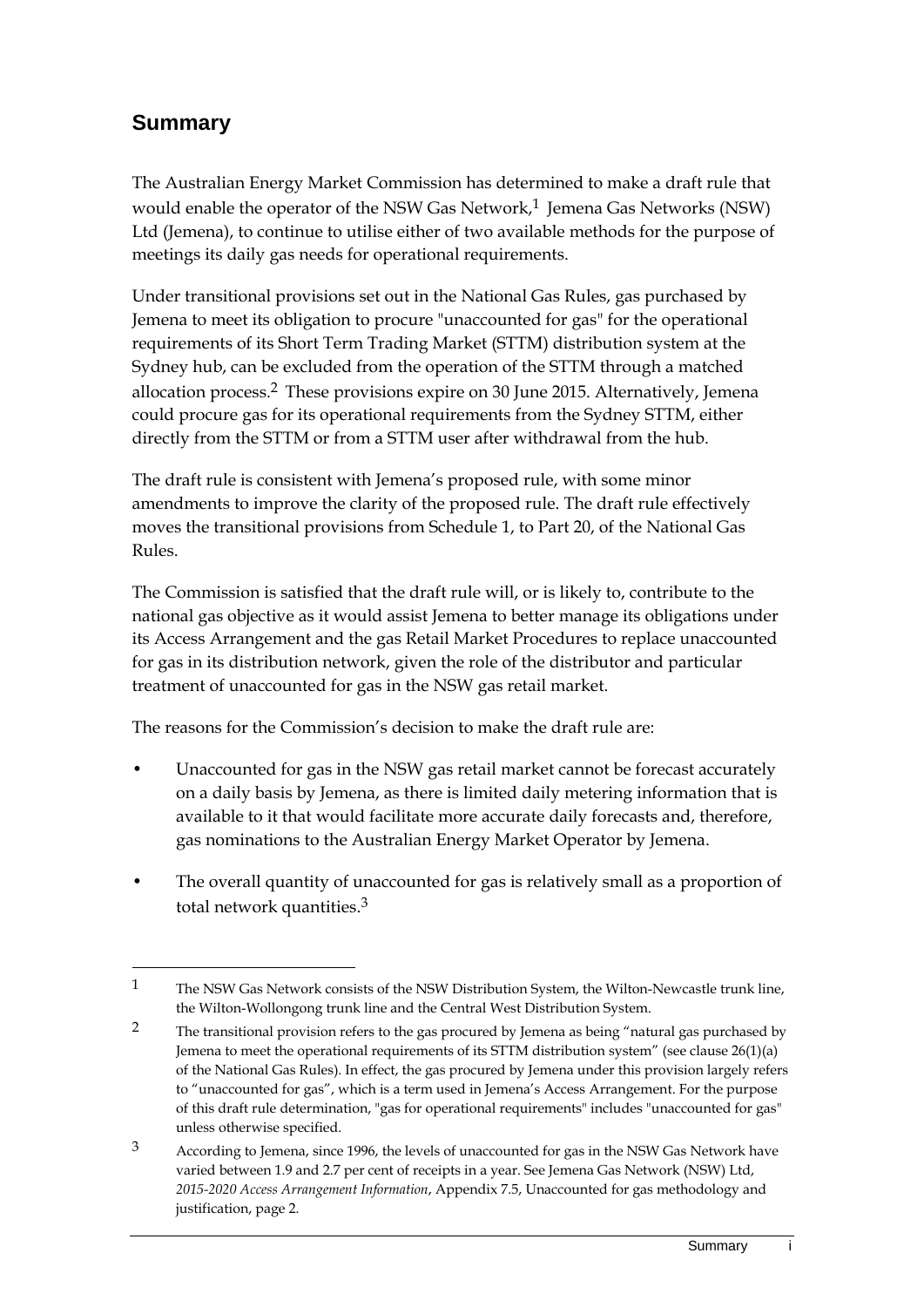• To be able to participate effectively in the STTM and appropriately manage any potential exposure to trading risk, trading participants need to have the ability to accurately forecast their gas supplies to, or withdrawals from, the hub. This requires trading participants to have access to reliable and updated information as a basis for their decision-making. In light of these considerations, including the reasons cited above, managing unaccounted for gas quantities solely through the Sydney STTM could potentially be more challenging for Jemena, as compared to the matched allocation process.

On the basis of those factors outlined above, the Commission considers that allowing Jemena ongoing access to the matched allocation process from 1 July 2015 is likely to assist it to better manage its obligations under the Access Arrangement and Retail Market Procedures for the NSW gas retail market, with respect to unaccounted for gas for the NSW Gas Network.

Stakeholders are invited to make written submissions in response to this draft rule determination, and draft rule, by no later than **23 April 2015**.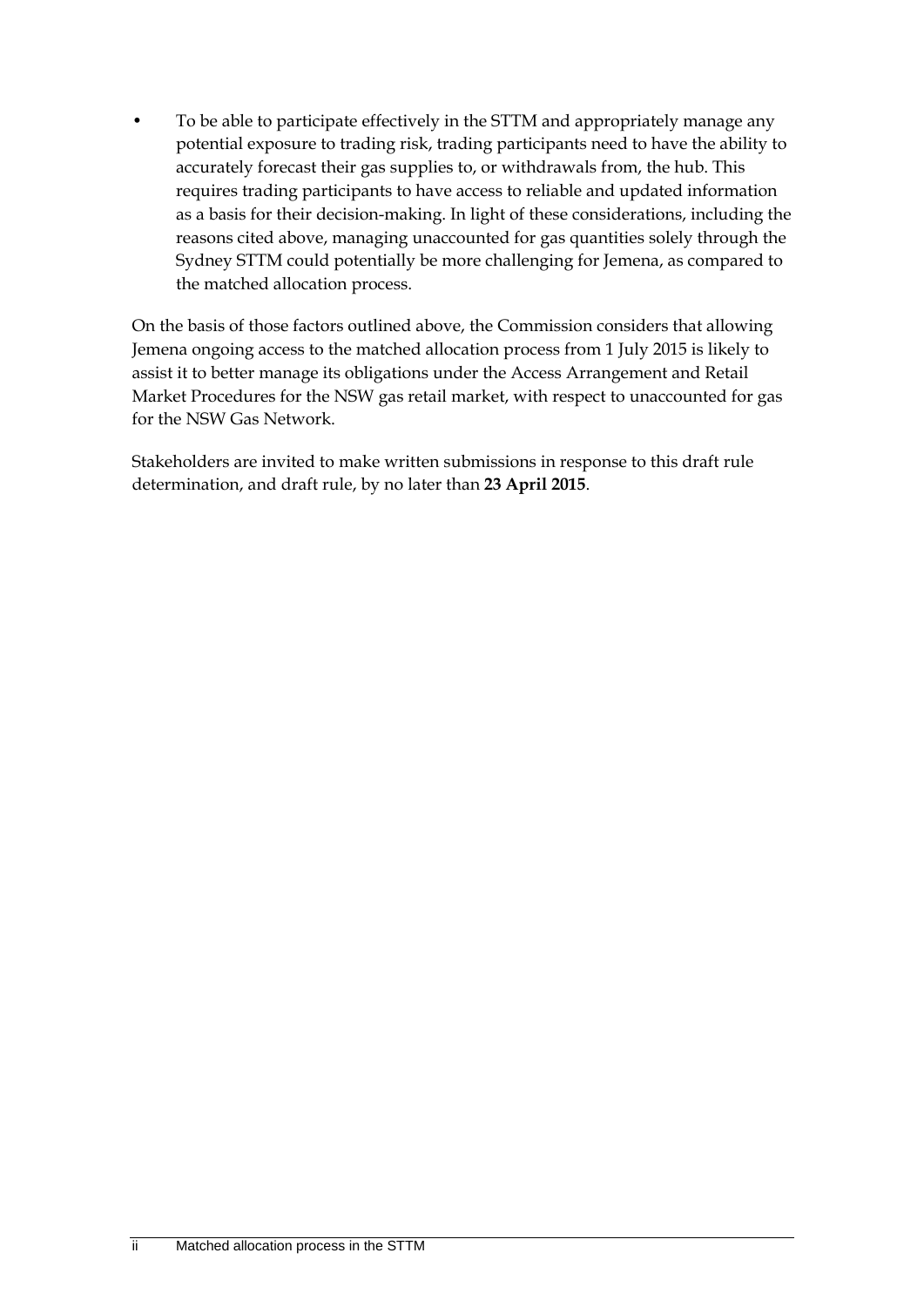## **Contents**

| 1              |     |  |  |  |
|----------------|-----|--|--|--|
|                | 1.1 |  |  |  |
|                | 1.2 |  |  |  |
|                | 1.3 |  |  |  |
|                | 1.4 |  |  |  |
|                | 1.5 |  |  |  |
|                | 1.6 |  |  |  |
| $\overline{2}$ |     |  |  |  |
|                | 2.1 |  |  |  |
|                | 2.2 |  |  |  |
|                | 2.3 |  |  |  |
|                | 2.4 |  |  |  |
|                | 2.5 |  |  |  |
| 3              |     |  |  |  |
|                | 3.1 |  |  |  |
|                |     |  |  |  |
| $\mathbf{A}$   |     |  |  |  |
| B              |     |  |  |  |
|                |     |  |  |  |
|                | B.2 |  |  |  |
|                | B.3 |  |  |  |
|                | B.4 |  |  |  |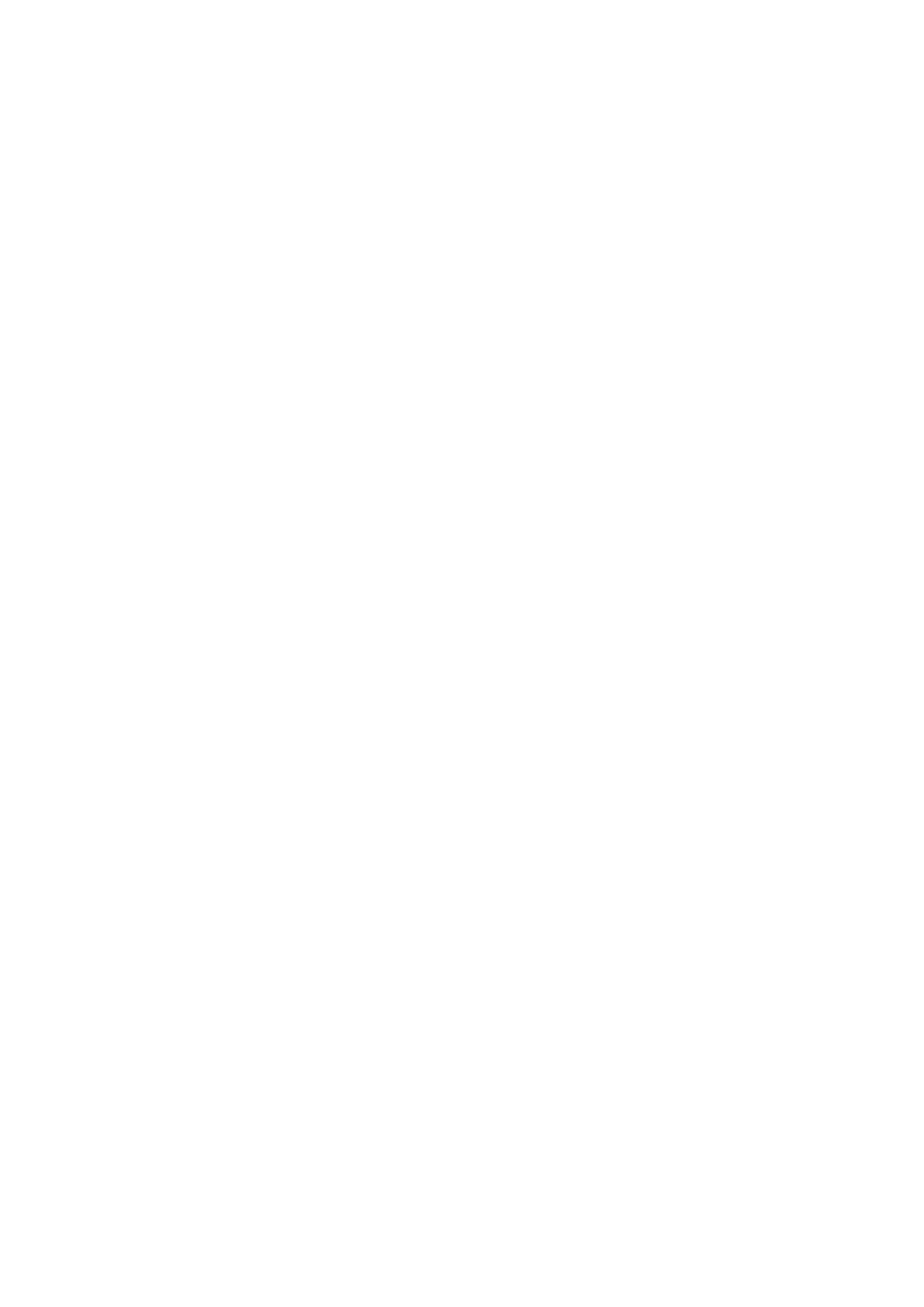## **1 Jemena's rule change request**

### **1.1 The rule change request**

On 15 September 2014, Jemena Gas Networks (NSW) Ltd (Jemena) submitted a rule change request to the Australian Energy Market Commission (AEMC or Commission) in relation to the matched allocation process.4

The matched allocation process is a process specified in the National Gas Rules (NGR) that excludes gas quantities, supplied to Jemena for operational requirements for its NSW Gas Network,<sup>5</sup> from the settlement of the Sydney Short Term Trading Market (STTM). It allows Jemena to manage its Access Arrangement and NSW gas retail market obligations for the supply of unaccounted for gas (UAG) to the NSW Gas Network, without impacting on STTM operations.

The provisions in the NGR refer to the gas procured by Jemena as being "natural gas purchased by Jemena to meet the operational requirements of its STTM distribution system".<sup>6</sup> In effect, the gas procured by Jemena under this provision largely refers to "unaccounted for gas", which is a term used in Jemena's Access Arrangement and describes the gas that is lost in Jemena's distribution network whilst under its custody. For the purpose of this draft rule determination, "gas for operational requirements" includes "unaccounted for gas" unless otherwise specified.

The matched allocation process is a transitional provision in the NGR that is set to expire on 30 June 2015. Upon expiry, Jemena would be required to manage its ongoing UAG obligation for the NSW Gas Network by sourcing gas, either directly or indirectly, from the Sydney STTM.

Jemena's rule change request seeks to amend the NGR so that the matched allocation process is a permanent provision in the NGR with no expiry date.

#### **1.2 Rationale for rule change request**

Jemena has identified two key issues with allowing the current transitional provision in the NGR for the matched allocation process to expire on 30 June 2015.7

#### *Higher costs for unaccounted for gas (UAG)*

If the transitional provision in the NGR is allowed to expire on 30 June 2015, Jemena considers that it will have to procure gas for its operational requirements either directly

<sup>4</sup> See AEMC website for Jemena, *Rule change proposal - Matched allocation process,* 15 September 2014.

<sup>5</sup> The NSW Gas Network consists of the NSW Distribution System, the Wilton-Newcastle trunk line, the Wilton-Wollongong trunk line and the Central West Distribution System.

<sup>6</sup> See clause  $26(1)(a)$  of the National Gas Rules

<sup>7</sup> See AEMC website for Jemena, *Rule change proposal - Matched allocation process,* 15 September 2014, page 11.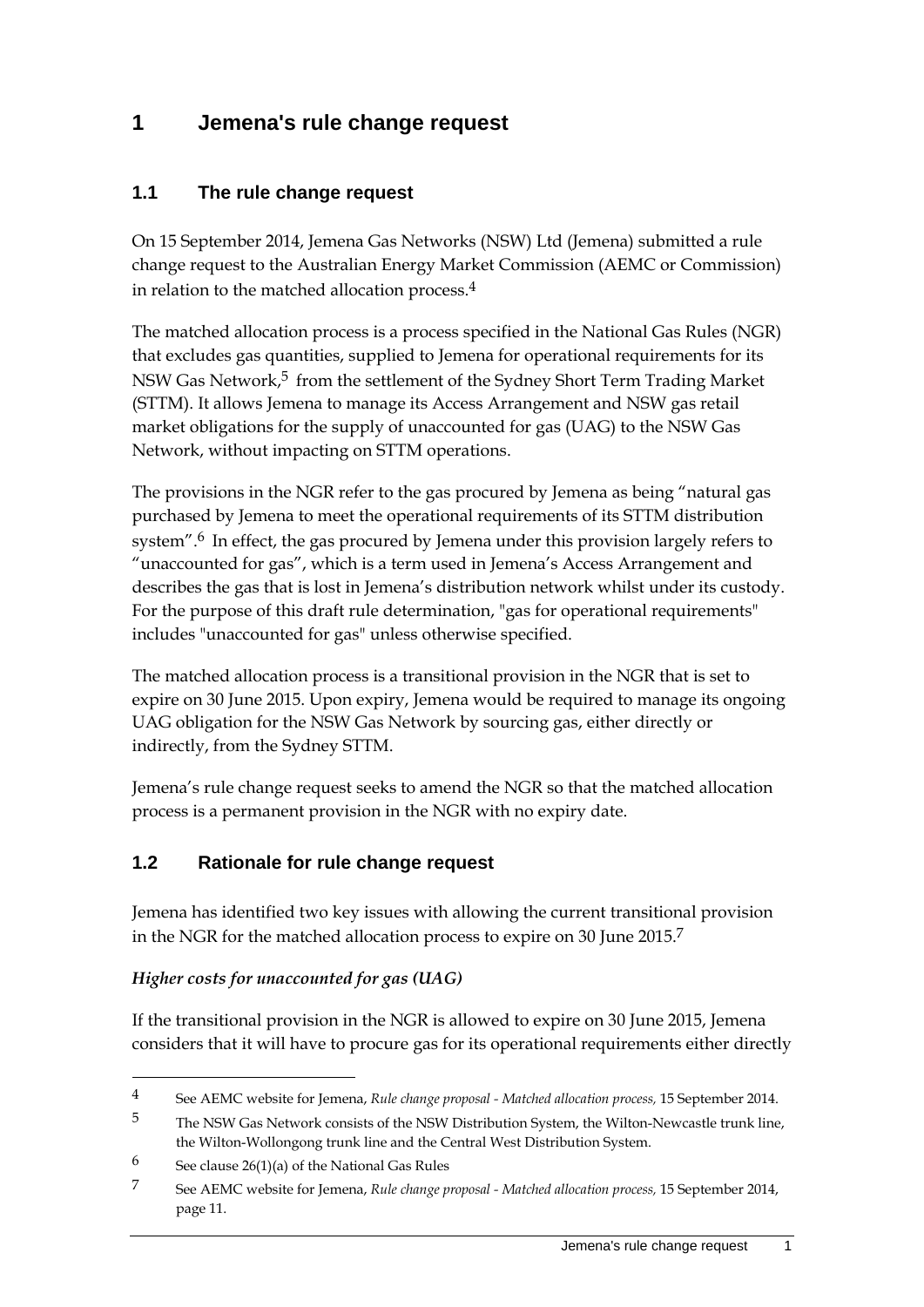from the STTM or from a STTM user after withdrawal from the hub. Jemena submits that the cost of procuring these gas quantities from the STTM would likely be higher, compared to the cost of procuring the same gas quantities outside the STTM and excluding them from STTM settlements under the matched allocation process, because of the potential trading risk that a STTM trading participant could be exposed to.8

#### *Incentives and the efficient operation of the STTM*

Jemena reason that UAG is distinct from other types of gas bought and sold in the STTM, as this gas is used for the safe and reliable operation of the distribution pipeline. In particular, Jemena cannot manage UAG to respond to price signals or incentives under the STTM deviation pricing framework.

Also, Jemena considers that it is not in a position to respond to daily price signals in the STTM in the same way as other STTM trading participants. For example, Jemena considers that it would not be able to curtail its demand for UAG in response to deviation pricing, as this would place the integrity of the distribution pipeline at risk.

### **1.3 Solution proposed in the rule change request**

Jemena's proposal is that the current transitional provisions and associated definitions, as set out in clauses 13, 26 and 27 of Schedule 1 of the NGR, be moved into Part 20 of the NGR. This would allow Jemena to continue to use the matched allocation process beyond 30 June 2015. Jemena sets out the specific clauses to be moved into Part 20 of the NGR as part of its proposed rule.<sup>9</sup>

Jemena's proposed rule also includes removal of the provisions that allow BlueScope Steel to utilise the matched allocation process in certain circumstances. These provisions are set to expire on 31 August 2015. The NGR10 requires that any proposal to extend BlueScope Steel's transitional provision beyond the expiry date would require such parties to a registered matched allocation agreement $^{11}$  to apply to the Australian Energy Market Operator (AEMO) before 31 August 2014 to extend the period of registration of that agreement.12

<u>.</u>

<sup>8</sup> See AEMC website for Jemena, *Rule change proposal - Matched allocation process,* 15 September 2014, pp 11- 12.

<sup>9</sup> See AEMC website for Jemena, *Rule change proposal - Matched allocation process,* 15 September 2014, page 13.

<sup>10</sup> See clause 26(10), Schedule 1 of the National Gas Rules.

<sup>11</sup> See section 1.4.1 for further information on matched allocation agreements.

<sup>12</sup> Clause 26(10) of the NGR requires that any extension to BlueScope Steel's exemption should be considered by AEMO before 31 August 2014, and the date that is one year before the expiry of any extended period previously determined under the clause. According to discussion with AEMO regarding the matched allocation process for BlueScope Steel, as the minimum time period required for this consultation process would not meet the 31 August 2015 expiry date of the transitional provision, it would not be possible to extend the transitional provision for BlueScope Steel in the NGR.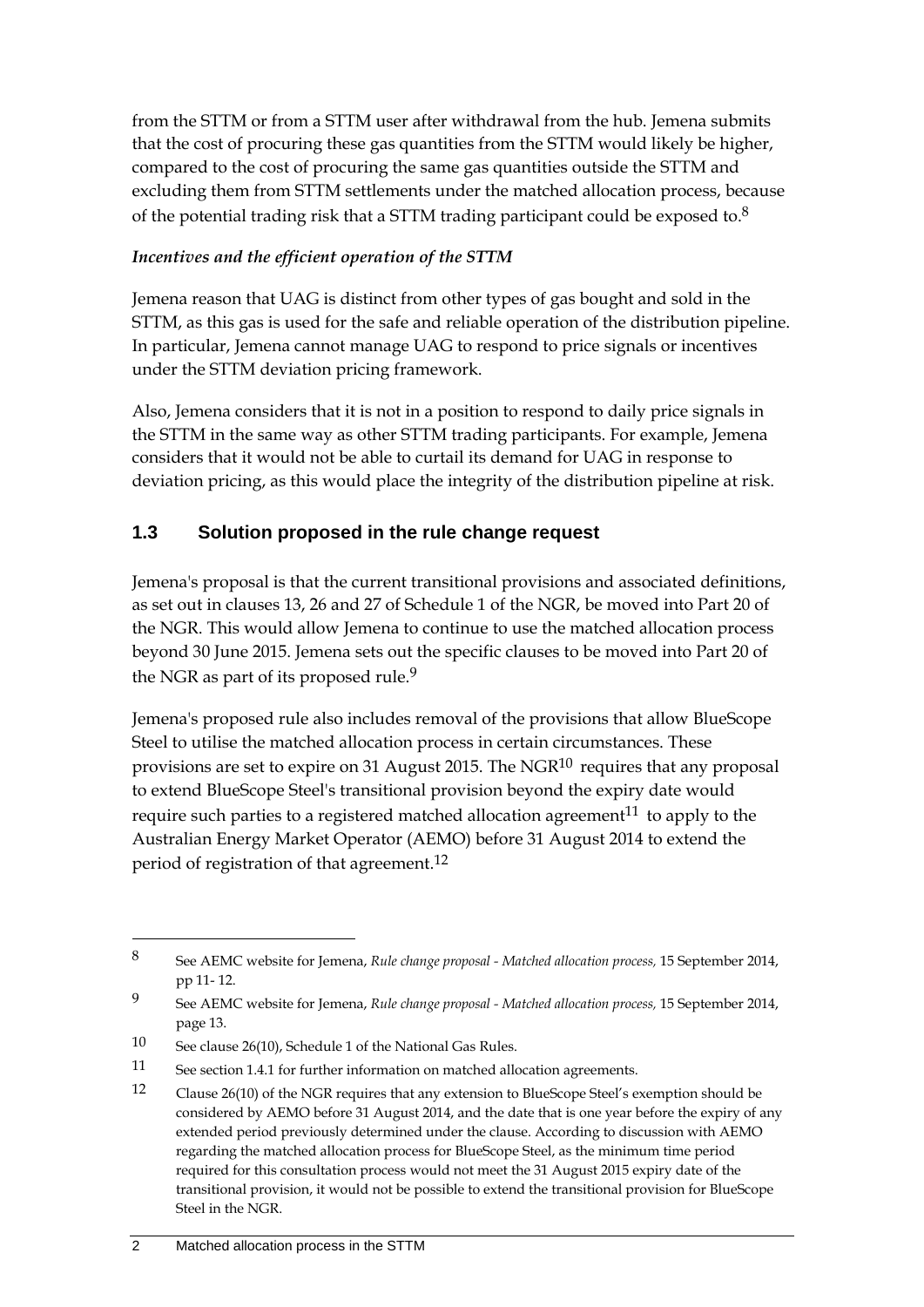### **1.4 Relevant background**

#### **1.4.1 Matched allocation process**

#### *Exempted parties*

The NGR contain transitional provisions that exempt defined parties from procuring gas through the Sydney STTM only.13

Exemptions currently apply for:

- Jemena, for the purposes of procuring gas for its operational requirements for the NSW Gas Network;14 and
- BlueScope Steel, in relation to gas supplied under a feedback flow control arrangement at Port Kembla.15

This exemption enables these entities to procure gas outside the STTM and exclude them from STTM settlements under a matched allocation process. Gas that is procured under a matched allocation process is excluded from STTM settlements and is therefore not subject to STTM pricing and other charges.

#### *Matched allocation agreements*

1

Clause 26 of Schedule 1 of the NGR allows Jemena and BlueScope Steel to enter into separate matched allocation agreements with one or more STTM shippers (e.g. gas wholesalers) and one or more STTM pipeline operators (e.g. gas transmission pipeline operators) for the provision of a matched allocation quantity of gas. These arrangements must be registered with AEMO.

Under a matched allocation agreement, one or more STTM shippers agree to provide a matched allocation quantity of gas to Jemena prior to the entry point of the Sydney STTM (at the 'city gate'). The matched allocation quantity of gas delivered to the Sydney STTM hub for each gas day by the STTM shipper(s), must match the matched allocation quantity of gas withdrawn from the Sydney STTM hub that same gas day by Jemena.

<sup>13</sup> See clauses 26 and 27, Schedule 1, Transitional provisions, NGR for further detail. Also see AEMC website for Jemena, *Rule change proposal - Matched allocation process,* 15 September 2014, which provides a detailed description of the matched allocation process.

<sup>14</sup> The NSW Gas Network consists of the NSW Distribution System, the Wilton-Newcastle trunk line, the Wilton-Wollongong trunk line and the Central West Distribution System.

<sup>15</sup> The feedback flow control mechanism automatically injects amounts of gas from the Eastern Gas Pipeline into the Port Kembla local area distribution network equivalent to that withdrawn by BlueScope Steel. This mechanism prevents supply disruptions to other customers on the network and effectively mimics a direct and dedicated connection from the Eastern Gas Pipeline to BlueScope Steel. See AEMC website for Jemena, *Rule change proposal - Matched allocation process,* 15 September 2014, page 7.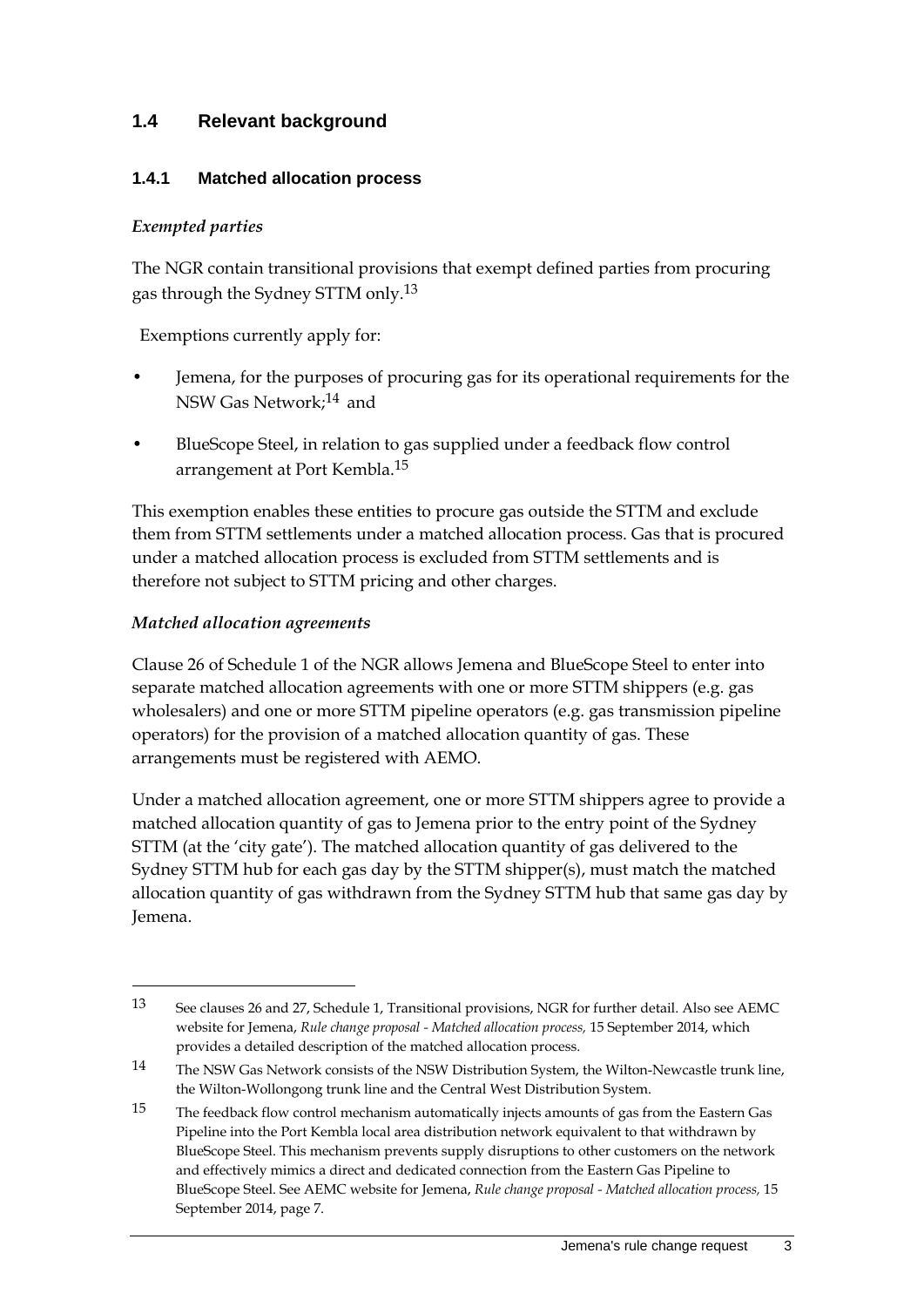Effectively, this means that the matched allocation quantity of gas withdrawn from the STTM hub by Jemena, is also its deemed matched allocation quantity nomination to the STTM hub by the shipper(s). The matched allocation quantity of gas delivered under this arrangement is excluded from settlement in the STTM.

### **1.4.2 Obligations in the provision of UAG**

### *Access Arrangement*

<u>.</u>

Under the terms of Jemena's Access Arrangement for the NSW Gas Network, it is required to replace any gas lost whilst in its custody.16 This type of gas is referred to as "unaccounted for gas" (or UAG).<sup>17</sup> UAG is calculated as the difference between the measured quantity of gas entering the network system (receipts) and metered deliveries (withdrawals).

Jemena's Access Arrangement sets out a high level incentive framework that is designed to encourage it to minimise the cost of procuring UAG. The incentive framework consists of a price incentive<sup>18</sup> and volume incentive.<sup>19</sup> Using a forecast UAG price, forecast gas demand and the UAG benchmark,<sup>20</sup> the Australian Energy Regulator sets Jemena's operational expenditure for UAG over the regulatory control period.

Jemena's Access Arrangement also includes a cost pass through mechanism, which means that Jemena does not face any price risk associated with the procurement of UAG. Any price differentials between the actual and forecast UAG price, or actual or forecast gas demand, are reflected in annual network tariff variations. There is no adjustment to network tariffs if the UAG benchmark is above or below the actual UAG level achieved by Jemena. This means that Jemena can benefit under the Access Arrangement where its actual UAG level is below the UAG benchmark, or incur a cost where the actual UAG level is above the UAG benchmark.

<sup>16</sup> See clauses 9.4, 9.5(d) and 9.5(e) of Jemena's Reference Service Agreement.

<sup>17</sup> There are a range of factors that may contribute to UAG, including metering uncertainty and degradation, leakage and theft. According to Jemena, since 1996, the levels of UAG in the NSW Gas Network have varied between 1.9 and 2.7 per cent of receipts in a year. See Jemena Gas Network (NSW) Ltd, *2015-2020 Access Arrangement Information*, Appendix 7.5, Unaccounted for gas methodology and justification, page 2.

<sup>18</sup> The Australian Energy Regulatory requires Jemena to use a competitive tender process to source a UAG supplier for its UAG requirements, or to source its UAG requirements from the STTM.

<sup>19</sup> The Australian Energy Regulator sets a UAG benchmark that is a percentage rate of the total network receipts. For the current 2010-15 regulatory control period, the UAG benchmark is set at 2.34 per cent. In its most recent determination process, Jemena has proposed a separate benchmark leakage rate for its customer groups- one benchmark for its non-daily metered customers (ie, residential and small commercial), and another benchmark for its daily metered customers (ie, larger, industrial customers). In its draft determination, the Australian Energy Regulator accepted having separate benchmarks. The 2.24 per cent benchmark rate represents the average rate based upon forecast volumes. See Australian Energy Regulator, *Draft Decision, Jemena Gas Networks (NSW) Ltd, Access Arrangement 2015-2020,* Attachment 7 - Operating Expenditure, pp 25-28.

<sup>20</sup> The efficient level of UAG for a particular gas network will depend on the features of the network concerned and ought to be determined in relation to its own condition and circumstances.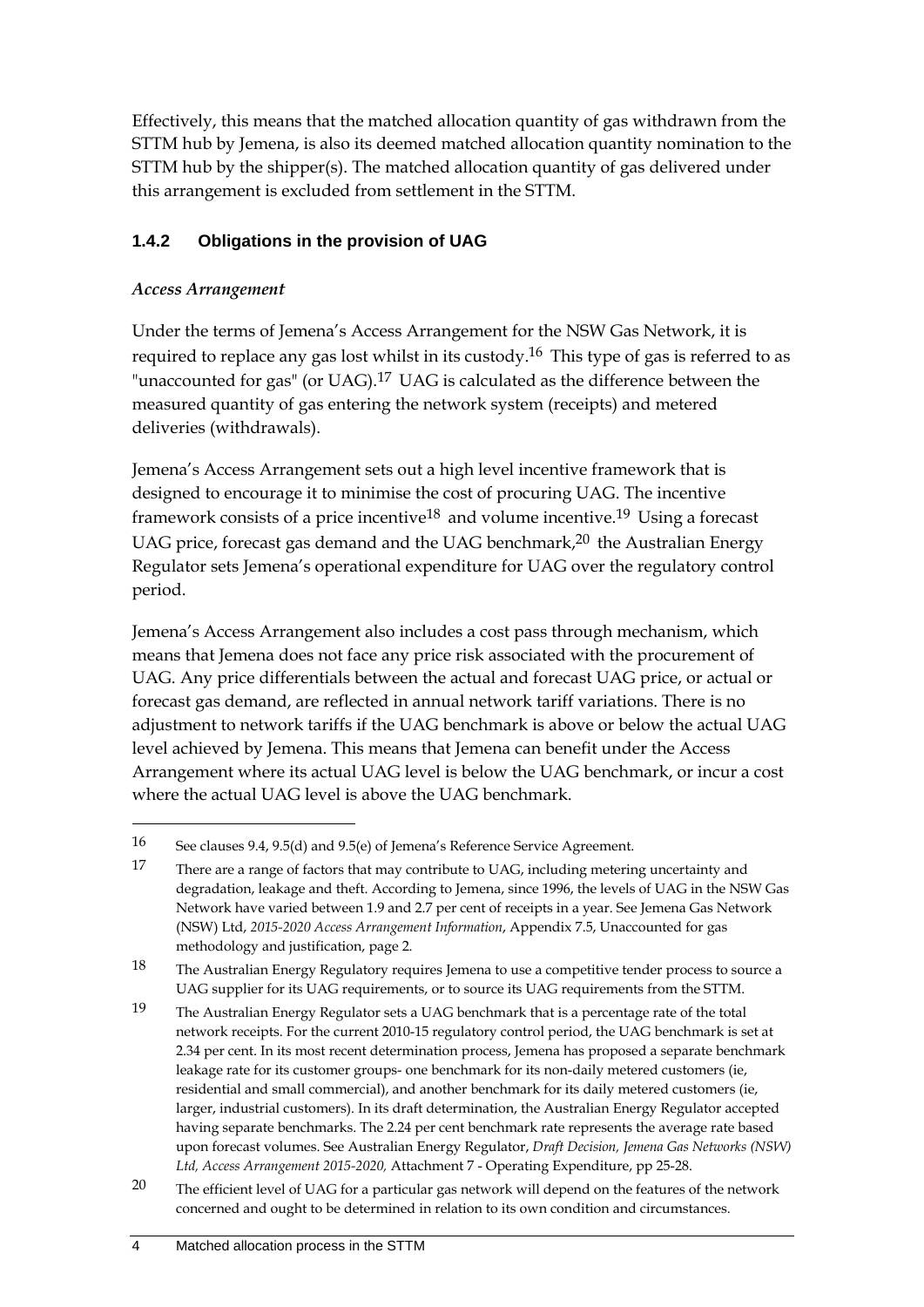#### *NSW Gas Retail Market Procedures*

The NSW gas Retail Market Procedures require Jemena to nominate a UAG quantity to AEMO on a daily basis, and notify AEMO that this quantity of gas has been delivered to the market for that gas day. Jemena's nominated UAG quantities are excluded from the retail market allocations, and as a result of the matched allocation process, from STTM settlements.

The process for allocating UAG quantities varies across jurisdictional retail gas markets, the STTM hubs and the Victorian Declared Wholesale Gas Market (DWGM).21 For example, in the gas retail markets for South Australia and Queensland, the UAG quantity is calculated as part of retail market allocations. More detail on jurisdictional differences in the way UAG is allocated has been included in Appendix A.<sup>22</sup>

### **1.5 Commission's rule making process to date**

On 18 December 2014, the AEMC published Jemena's rule change request and an AEMC consultation paper identifying specific issues or questions for consultation. Submissions to the consultation paper closed on 29 January 2015.

The Commission received four submissions in response to the consultation paper, which are available on the AEMC website (www.aemc.gov.au). Where relevant to the discussion, the Commission has summarised the issues raised in submissions as part of its analysis.

### **1.6 Consultation of draft rule determination**

The Commission invites submissions on this draft rule determination, including its draft rule, by no later than 23 April 2015.

Any person or body may request that the Commission hold a hearing in relation to the draft rule determination. Any request for a hearing must be made in writing and must be received by the Commission no later than 19 March 2015.23

Submissions and request for a hearing should quote project number "GRC0030" and may be lodged online at www.aemc.gov.au or by mail to:

Australian Energy Market Commission

<sup>21</sup> See AEMC website for Jemena, *Rule change proposal - Matched allocation process*, 15 September 2014, page 7. Further, through discussions with stakeholders, the Commission understands that in transitioning to the Sydney STTM, the Gas Market Leaders Group took the approach to not disturb existing contractual gas supply arrangements to the extent possible.

<sup>22</sup> For more detail on UAG retail market allocations see: AEMC website for Jemena, *Rule change proposal - Matched allocation process*, 15 September 2015 and AGNL *Proposal to Australian Energy Market Operator*, Issue Number IN014/14, Version # 3.0, 16 December 2014.

<sup>23</sup> In accordance with section 310(2) of the National Gas Law. A public hearing is a formal requirement for the Commission to appear before the applicant to enable the applicant to make a presentation to the Commission.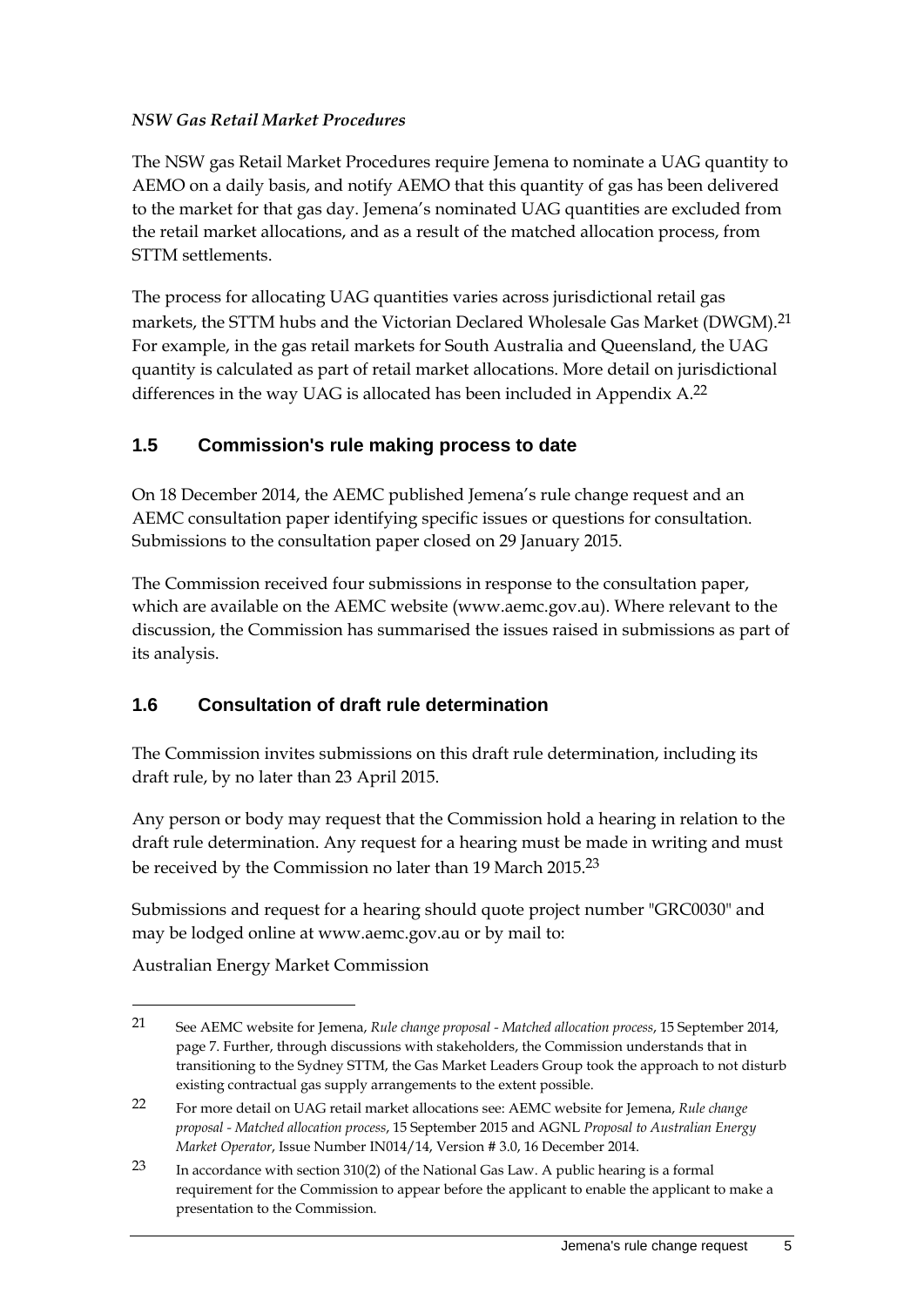PO Box A2449 SYDNEY SOUTH NSW 1235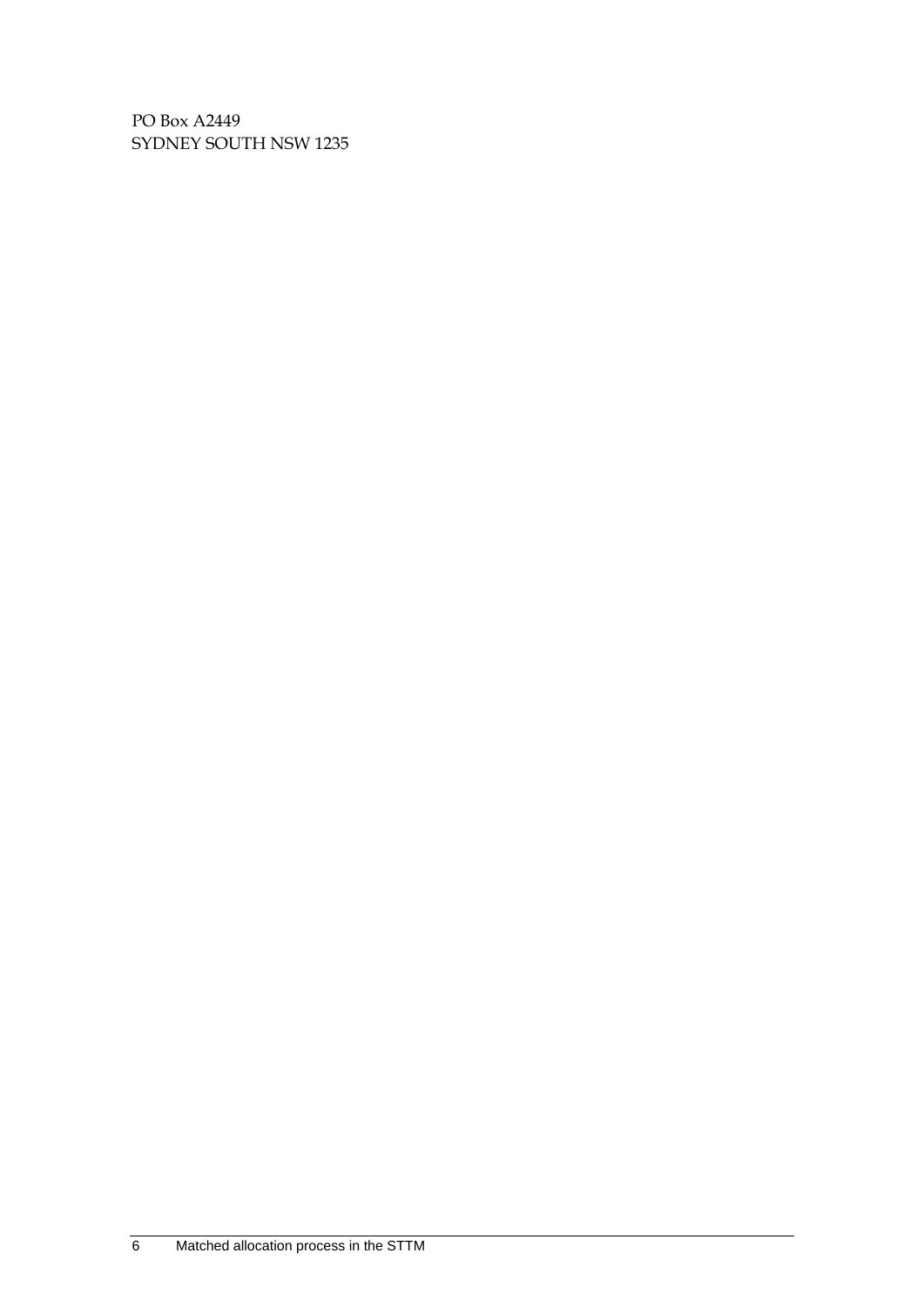## **2 Draft rule determination**

### **2.1 Commission's draft determination**

The Commission has decided to make a draft rule that, if implemented, would make the matched allocation process a permanent provision in the NGR.

The draft rule is consistent with Jemena's proposed rule, with some minor amendments to improve the clarity of the proposed rule. The draft rule effectively moves the transitional provisions from Schedule 1, to Part 20, of the NGR.

### **2.1.1 Draft rule**

The draft rule, if implemented, would allow Jemena to continue to utilise either of the two available procurements methods from 1 July 2015 for the purpose of meeting its obligations under its Access Arrangement and Retail Market Procedures for the NSW gas retail market, with respect to UAG for the NSW Gas Network.

In summary, the Commission's draft rule provides a mechanism which enables Jemena to continue to procure gas to meet operational requirements of its NSW gas distribution network outside the STTM by:

- enabling Jemena to enter into a matched allocation agreement in relation to quantities of gas procured to meet its operational requirements;
- requiring Jemena to register its matched allocation agreements with AEMO;
- creating a new definition for 'matched allocation agreement' that is specific to the activities of Jemena procuring gas for operational requirements for its NSW gas distribution network; and
- providing a transitional provision that deems existing registered matched allocation agreements to be registered under the new permanent arrangements.

The draft rule also removes the expiring transitional provisions relating to BlueScope Steel from the NGR.<sup>24</sup> There has been no request to extend the operation of these provisions of the NGR. In the absence of the draft rule, these provisions would expire on 31 August 2015, in accordance with clause 26(9)(b) of the NGR. If the draft rule is made as a final rule, these provisions for BlueScope Steel would be removed from the NGR in June 2015, when the final rule would take effect (with the publication of the final rule determination).

• Clause 26(10) of the NGR requires that any extension to BlueScope Steel's exemption should be considered by AEMO before 31 August 2014 and the date

<sup>24</sup> See clause  $26(9)(b)$  of the NGR.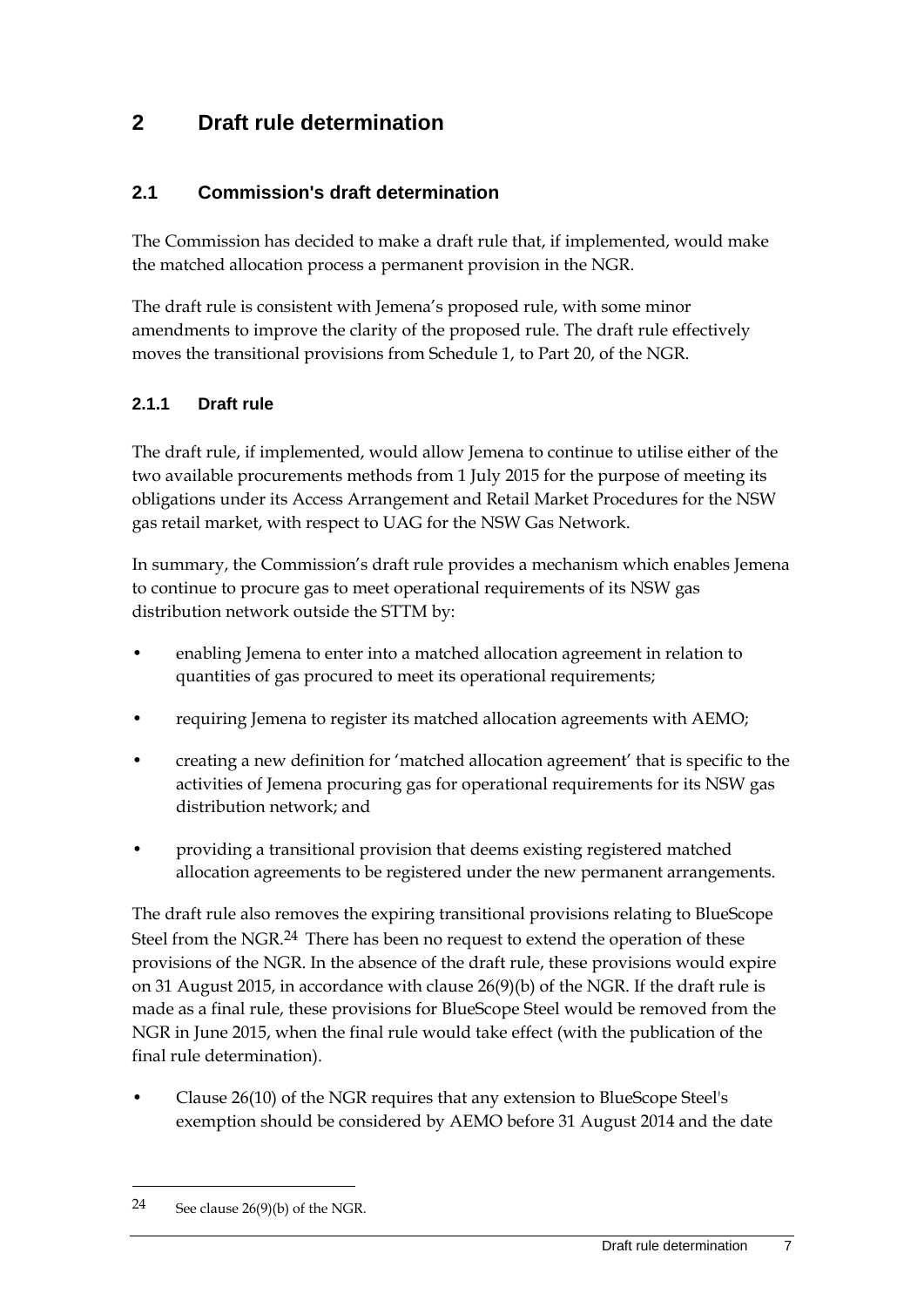that is one year before the expiry of any extended period previously determined under the clause.

• Given that the due date for an application to be made to AEMO seeking extension to BlueScope Steel's exemption under the NGR has lapsed, there does not appear to be any detrimental impact on BlueScope Steel as a result of making the draft rule.

The Commission's reasons for making this draft rule determination are set out in Chapter 3. Further information on the legal requirements for making this draft rule determination is set out in Appendix B.

### **2.2 Rule making test**

Under section 291(1) of the National Gas Law (NGL), the Commission may only make a rule if it is satisfied that the rule will, or is likely to, contribute to the achievement of the national gas objective (NGO). The NGO is set out under section 23 of the NGL as follows:

"The objective of this Law is to promote efficient investment in, and efficient operation and use of, natural gas services for the long term interests of consumers of natural gas with respect to price, quality, safety, reliability and security of supply of natural gas."

For this rule change request, the relevant aspect of the NGO is:

Efficient operation and use of natural gas services with respect to the price of natural gas.

Having regard to the issues raised by Jemena in its rule change request, the Commission is satisfied that the draft rule will, or is likely to, contribute to the NGO for the following reasons:

#### *Better managing UAG obligations*

The Commission considers that the draft rule will, if made, assist Jemena to better manage its Access Arrangement and gas Retail Market Procedure obligations to replace unaccounted for gas in its distribution network, given the role of the distributor and particular treatment of unaccounted for gas in the NSW gas retail market.

The Commission's reasons are outlined below:

UAG in the NSW gas retail market cannot be forecast accurately on a daily basis by Jemena, as there is limited daily metering information that is available to it that would facilitate more accurate daily forecasts and, therefore, gas nominations to AEMO by Jemena.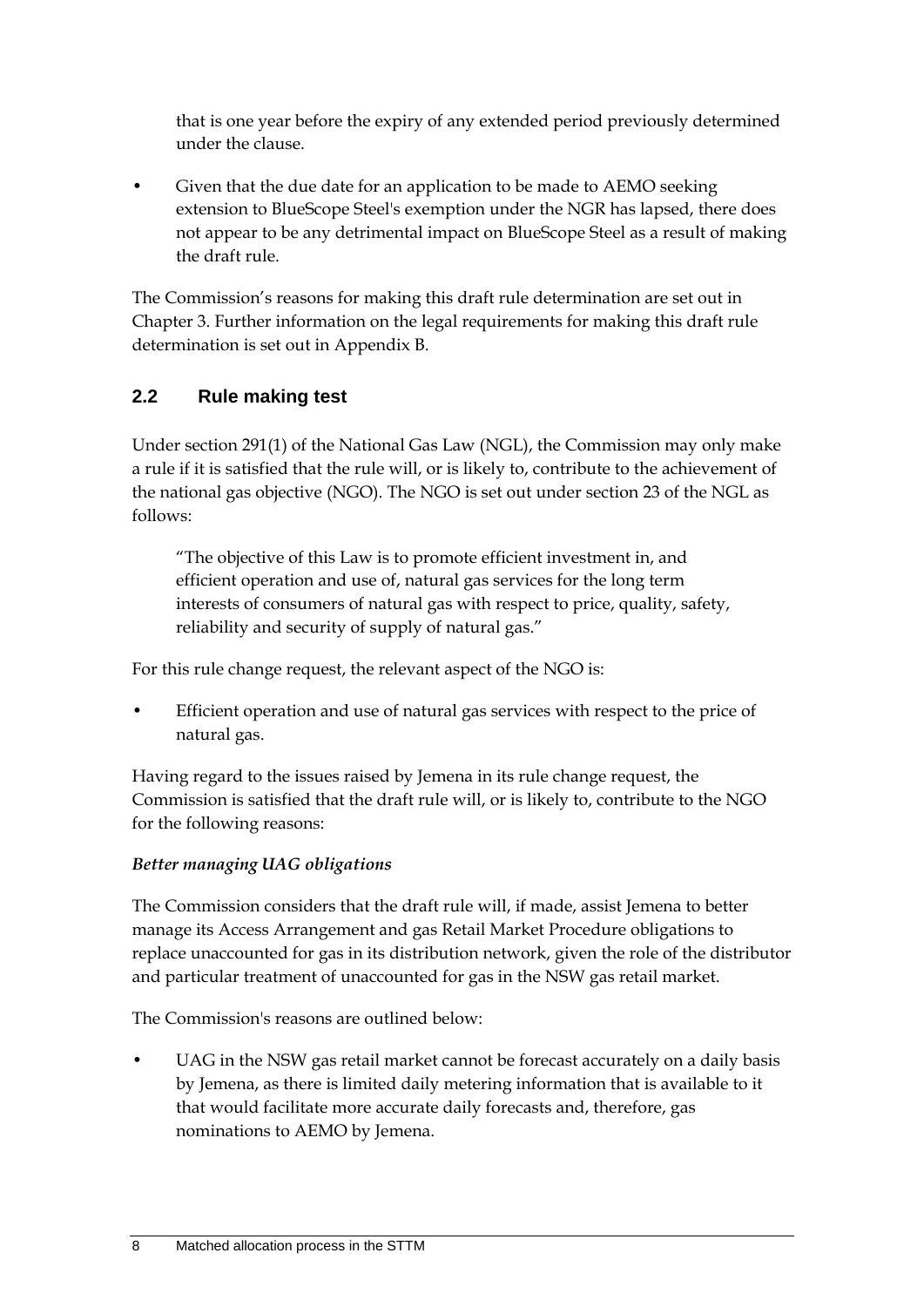- The overall quantity of UAG is relatively small as a proportion of total network quantities.25
- To be able to participate effectively in the STTM and appropriately manage any potential exposure to trading risk, trading participants need to have the ability to accurately forecast their gas supplies to, or withdrawals from, the hub. This requires trading participants to have access to reliable and updated information as a basis for their decision-making. In light of these considerations, including the reasons cited above, managing UAG quantities solely through the Sydney STTM could potentially be more challenging for Jemena, as compared to the matched allocation process.

Given that Jemena is exposed to UAG procurement risk, under its Access Arrangement for NSW Gas Networks and Retail Market Procedures for the NSW gas retail market, including the matched allocations process in the NGR allows Jemena to better manage these obligations.

## **2.3 Assessment approach**

<u>.</u>

To support its assessment of whether Jemena's rule change request, and any draft rule, is likely to promote the efficient operation and use of natural gas services, the Commission considered the following principle:

• *Better managing UAG obligations*: A party is likely to be able to better manage its regulatory obligations when it has access to an appropriate level of information so as to inform its decision-making. Access to relevant information is more likely to provide the party with greater control over any decision-making activities, and may also facilitate the better management of risk associated with discharging regulatory obligations.

In the context of this rule change request, the matched allocation process currently provides Jemena with one of two possible options for it to manage its UAG obligations. The other possible option being for Jemena to manage its UAG obligation via the STTM.

The proposed rule has been assessed against the relevant counterfactual arrangements. In this case, the counterfactual arrangement would be the expiry of the transitional provision in the NGR on 30 June 2015 relating to the matched allocation process, and therefore, requiring Jemena to procure its UAG requirements (either directly or indirectly) from the Sydney STTM.

<sup>25</sup> According to Jemena, since 1996, the levels of UAG in the NSW Gas Network have varied between 1.9 and 2.7 per cent of receipts in a year. See Jemena Gas Network (NSW) Ltd, *2015-2020 Access Arrangement Information*, Appendix 7.5, Unaccounted for gas methodology and justification, page 2.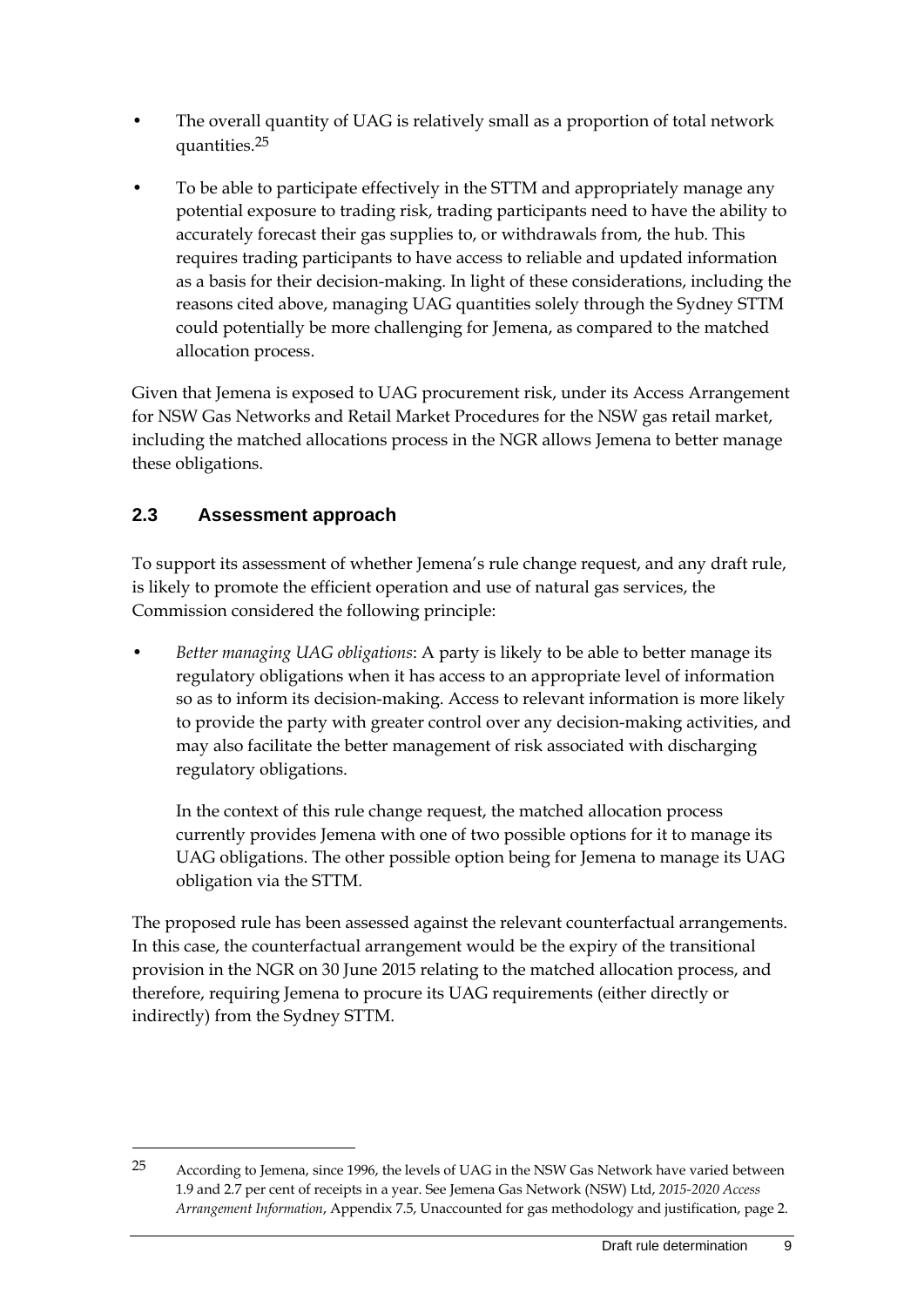### **2.4 Other matters**

Some stakeholder submissions noted developments that are currently being investigated in an AEMO industry forum with respect to jurisdictional Retail Market Procedures for South Australia and Queensland.26 In particular, Australian Gas Networks Ltd's (AGNL) proposal to AEMO regarding the investigation of harmonised UAG treatments in the Adelaide and Brisbane STTMs with those that apply in the Victorian DWGM.

The Commission considers that the AGNL proposal to AEMO is not relevant to the Commission's assessment of the issues raised by Jemena's rule change request regarding their ability to better manage their UAG obligations in respect of the NSW Gas Network. This is because, by making the matched allocation process a permanent provision in the NGR, this will not create any potential regulatory barrier to the development of harmonised, or other, efficient market arrangements for the treatment of UAG across the three STTM hubs and the DWGM.

## **2.5 Strategic priority**

This draft rule determination relates to the second of the AEMC's strategic priorities which is to promote the development of efficient gas markets (the gas priority). If implemented, the draft rule would allow Jemena better manage its Access Arrangement and NSW gas retail market obligations in respect of UAG for the NSW Gas Network. This may lead to an efficient utilisation of the NSW gas distribution network and, in turn, is likely to promote the efficient operation and use of natural gas services.

<u>.</u>

<sup>26</sup> See AEMC website for stakeholder submissions. See Jemena, *Consultation paper submission*, pp 5-6; Lumo Energy, *Consultation paper submission*, page 2; GDF SUEZ, *Consultation paper submission*, page 3.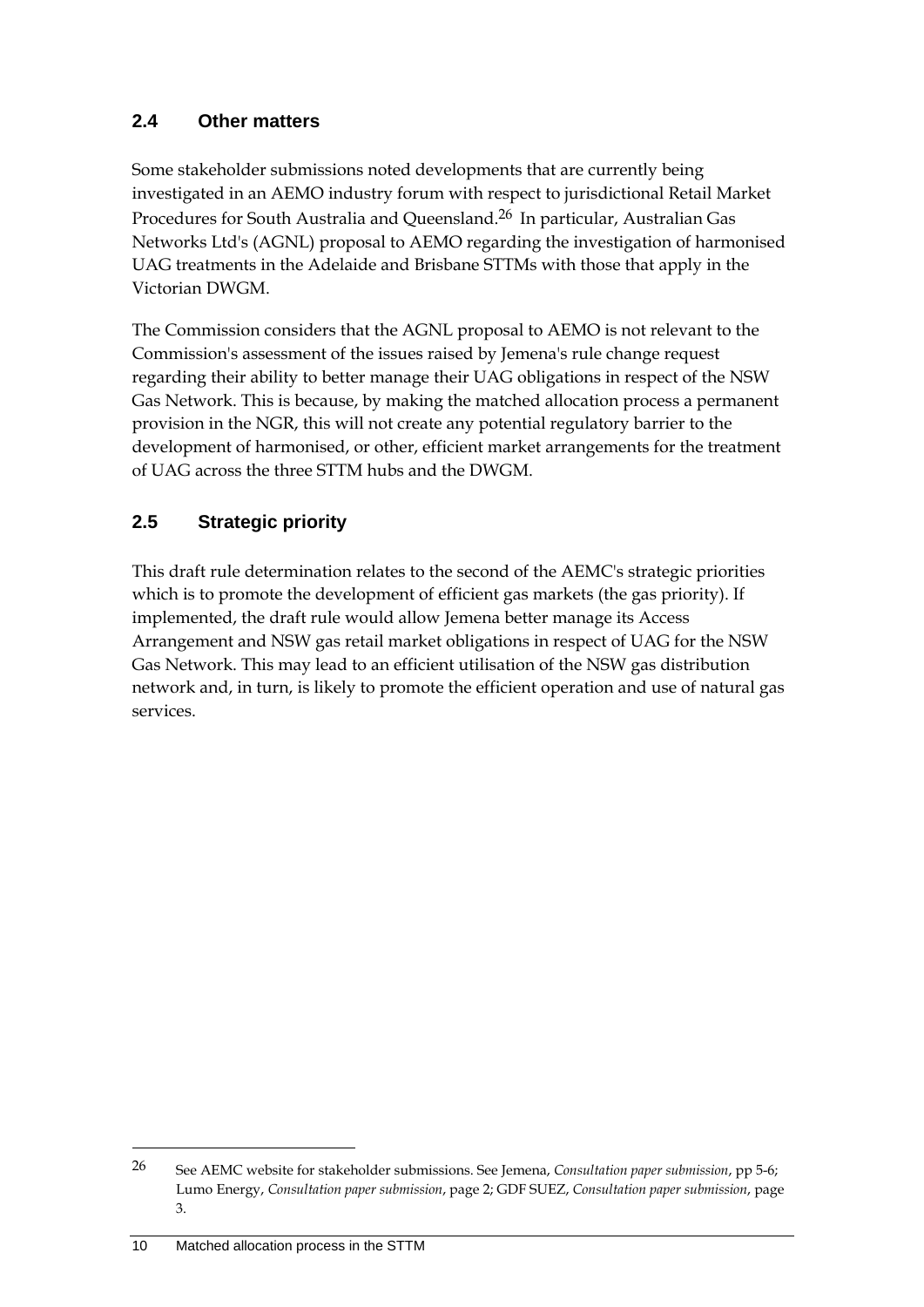## **3 Commission's conclusions and assessment**

This chapter sets out the Commission's conclusions, Jemena's view, stakeholder views and the Commission's analysis for this rule change request.

## **3.1 Better managing UAG obligations**

### **3.1.1 Commission's conclusion**

Allowing Jemena ongoing access to the matched allocation process from 1 July 2015 is likely to assist it to better manage its obligations under the Access Arrangement and Retail Market Procedures for the NSW gas retail market, with respect to UAG for the NSW Gas Network.

### **3.1.2 Jemena's view27**

Jemena states that if the matched allocation process expires on 30 June 2015, it will have to procure its gas used for operational requirements either directly from the STTM, or from a STTM user after withdrawal from the hub. Jemena argues that it will, therefore, have to pay a higher price for gas used for its operational requirements than it currently does purchasing gas outside the STTM and utilising the matched allocation process.

Jemena submits that it would face the following STTM fees and charges should it be required to procure its gas from the STTM (either directly, or indirectly if it purchases gas from another STTM user):

- STTM participation fees, which are currently recovered by AEMO through an activity fee (\$/GJ withdrawn) and a fixed fee (\$/day per hub per ABN). Jemena considers that the STTM participation fees alone would equate to an additional impost on network users of \$0.90-0.96 million over a five year period.
- Any costs associated with meeting AEMO's prudential requirements for the STTM.
- Deviation and/or market schedule variation charges, to the extent that as quantities nominated for its operational requirements on a particular day deviate from the ex-ante market schedule.
- Any other STTM- related administrative costs.

1

Jemena considers that it will be exposed to more risks under the STTM procurement option. This is because ring fencing provisions, in sections 137 and 139 of the NGL, exempt Jemena from buying and selling gas, except to the extent it is necessary for the

<sup>27</sup> See AEMC website for Jemena, *Rule change proposal - Matched allocation process,* 15 September 2014.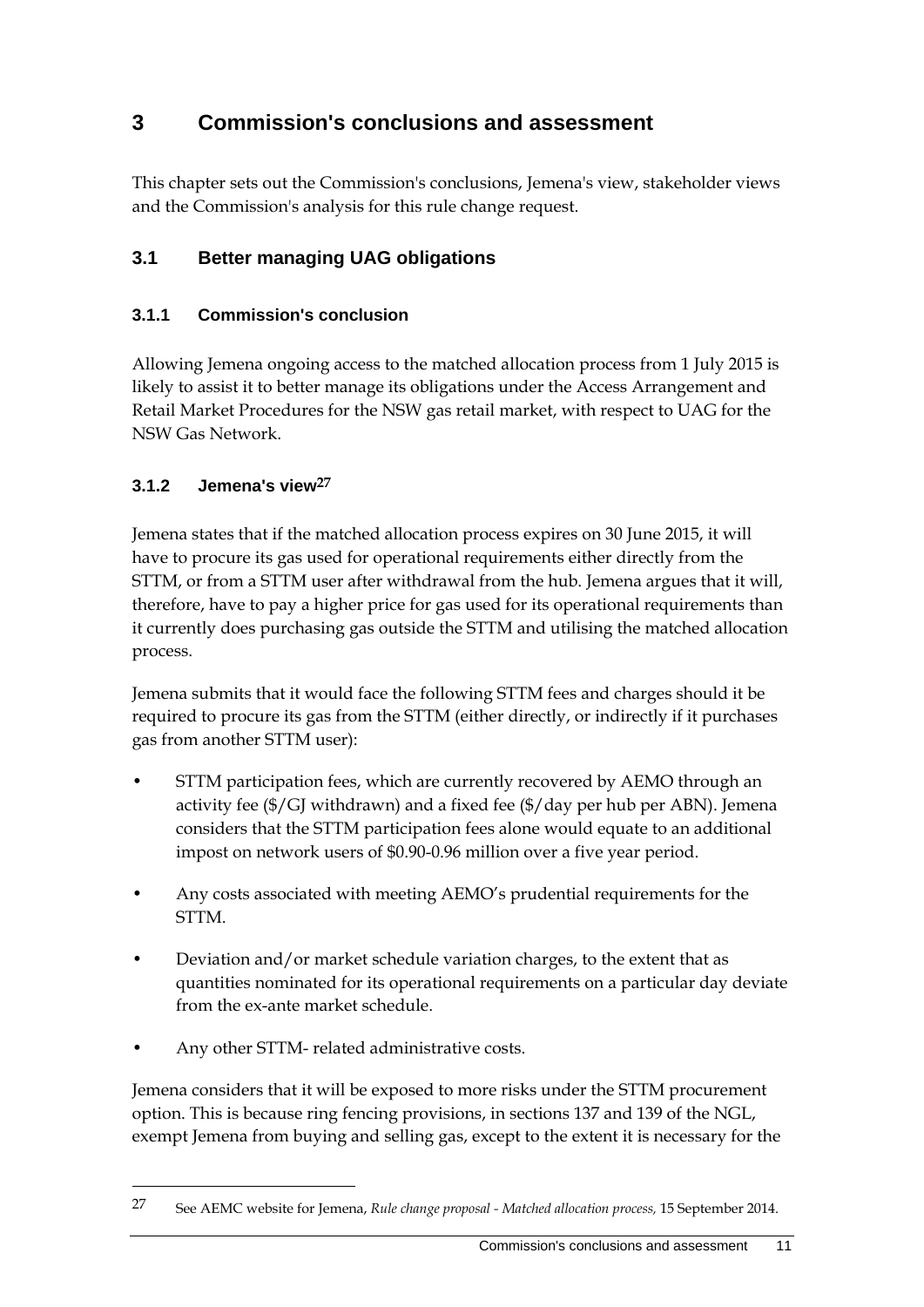safe and reliable operation of the pipeline. Jemena argues that, unlike other STTM participants, it could not therefore hedge against:

- price variability, by becoming a seller in the market; and
- the cost of deviations, by becoming a Market Operator Service provider.

### **3.1.3 Stakeholder views**

The Commission received four submissions and one supplementary submission,28 from stakeholders in response to the AEMC's consultation paper and Jemena's proposed rule. Submissions were received from AGL, Lumo Energy, GDF SUEZ Australian Energy (GDF) and Jemena.

Stakeholders were broadly supportive of Jemena's proposed rule to make the matched allocation process a permanent provision in the NGR.

On the issue of how Jemena manages its UAG obligations, and whether it was appropriate for Jemena to procure UAG through the STTM, Jemena referred to their rule change proposal. Jemena's position on this issue is summarised in section 3.1.2 above.

AGL<sup>29</sup> was supportive of making the matched allocation process a permanent provision in the NGR. AGL agreed with Jemena that, because UAG forecasts are based on operational conditions, Jemena is not in a position to respond to price signals provided by the STTM. AGL also noted that requiring Jemena to procure UAG from the STTM would move Jemena away from its core business and would likely result in uncertain and potentially higher UAG procurement costs.

Lumo Energy<sup>30</sup> supported Jemena's proposed rule as being consistent with the NGO. Lumo Energy noted that continuation of the matched allocation process would ensure that the current efficient method of procuring UAG would continue for Jemena for an indefinite period.

GDF31 stated that they would support a temporary extension of the current transitional matched allocation in view of other possible reforms. However, GDF considered that the matched allocation process is made possible in the NSW gas retail market only through a quirk in the definition of UAG (that is, being based on nominations and not usage), which relieves Jemena of the need to manage its gas usage, and leaves other gas participants the task of making up the difference in a

<u>.</u>

 $28$  The AEMC received a supplementary submission from Jemena on 10 March 2015, which responded to issues raised in GDF's *Consultation paper submission*. The Commission has had insufficient time to consider in detail Jemena's supplementary submission and may consider the issues raised in more detail in the final rule determination. Jemena's *Supplementary consultation paper submission* is available on the AEMC website.

<sup>29</sup> See AEMC website for AGL, *Consultation paper submission,* 19 January 2015.

<sup>30</sup> See AEMC website for Lumo Energy, *Consultation paper submission,* 29 January 2015.

<sup>31</sup> See AEMC website for GDF SUEZ, *Consultation paper submission,* 29 January 2015.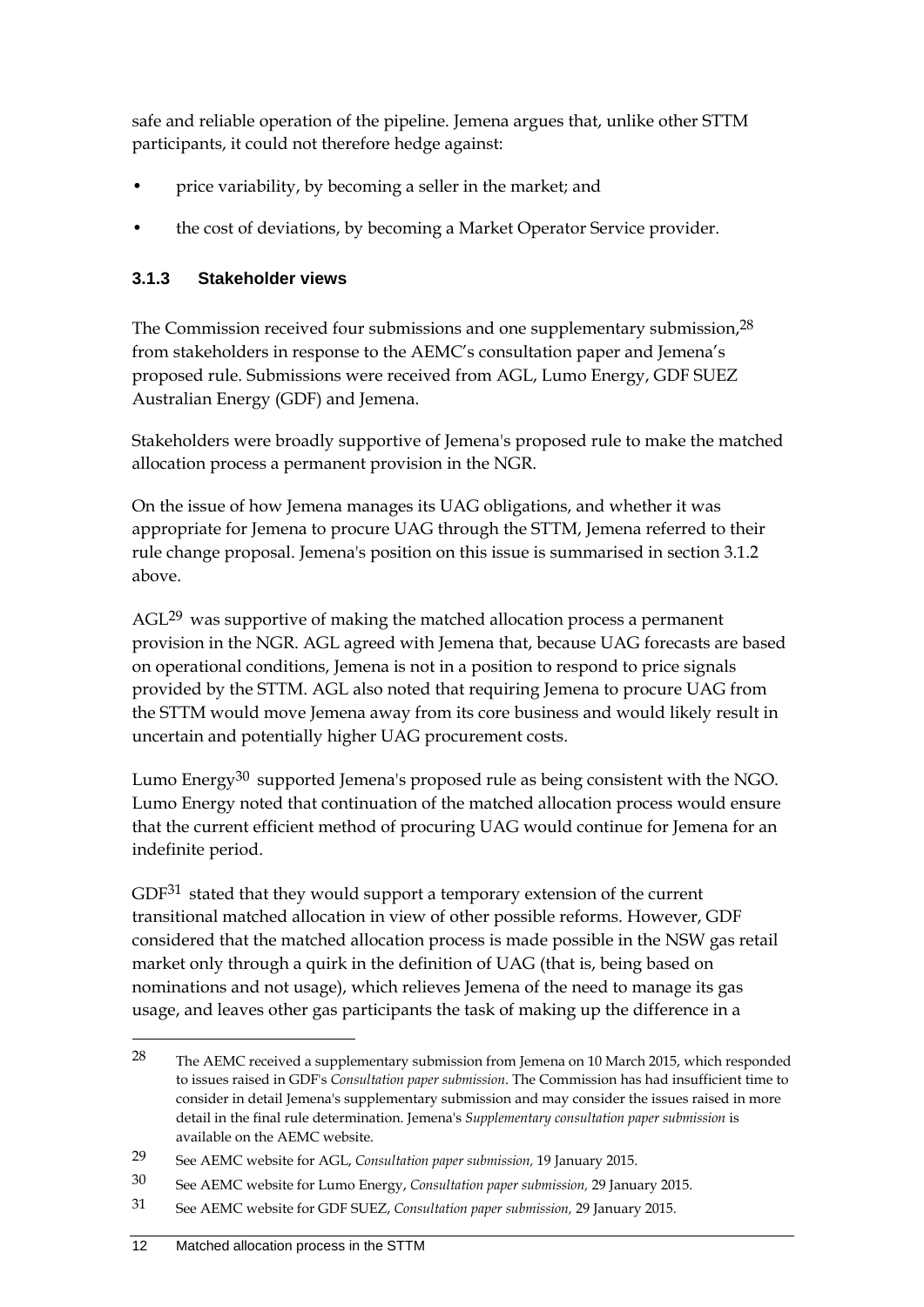non-transparent manner. GDF stated that it would prefer that all STTM participants be subject to the same set of market rules and information to ensure consistent commercial drivers and efficient outcomes including responsibility for managing deviations and own gas usage.

#### **3.1.4 Commission's assessment**

In assessing Jemena's rule change request, the Commission considered the specific obligations that Jemena has in regard to the management of UAG for the NSW Gas Network. The Commission notes that Jemena is required, under the terms of its Access Arrangement for the NSW Gas Network, to replace any gas lost whilst in its custody.<sup>32</sup> The total cost of UAG is a product of the volume of UAG, and the replacement cost of gas purchased by Jemena. The Access Arrangement provides for a cost pass through arrangement in recognition that the replacement cost of gas is outside Jemena's control.33

The Commission also notes that the Retail Market Procedures for the NSW gas retail market place an obligation on Jemena to nominate a daily UAG quantity to AEMO. Unlike the Adelaide and Brisbane STTM hubs, in the Sydney STTM, UAG quantities are not allocated to retailers through the gas retail market allocation process. Instead, the NSW Retail Market Procedures require Jemena to nominate a daily UAG quantity to AEMO, and notify AEMO that this quantity of gas has been delivered to the market for that day. Jemena's nominated UAG quantities are excluded from the retail market allocations, and as a result of the matched allocation process, from STTM settlements.

This approach to nominating daily UAG quantities in the NSW gas retail market has a number of implications for Jemena, should it be required to procure UAG solely through the STTM, and not have the option to utilise the matched allocation process as it currently does.

If Jemena were to procure (either directly or indirectly) its UAG requirements from the STTM, it would still be required to forecast and nominate its required daily UAG quantities to AEMO. Compared to the matched allocation process, the key difference being that Jemena would potentially be exposed to STTM penalties associated with the deviation pricing framework for not acting in accordance with its daily gas schedule.

The ability to accurately forecast gas supplies to, or withdrawals from, a STTM hub, and therefore manage any potential exposure to STTM trading risks, relies on STTM participants having access to reliable and updated information as a basis for decision-making. This type of information also supports a STTM trading participant's decision to vary their daily forecast through a market schedule variation process.

The nature of UAG, in respect of the NSW Gas Network, is such that it can be forecast more accurately on a yearly basis, using historic metering data as a basis for forecasting

<u>.</u>

<sup>32</sup> See clauses 9.4, 9.5(d) and 9.5(e) of the Jemena's Reference Service Agreement.

<sup>33</sup> See Jemena Gas Network (NSW) Ltd, *2015-2020 Access Arrangement Information*, Appendix 7.5, Unaccounted for gas methodology and justification, page 1.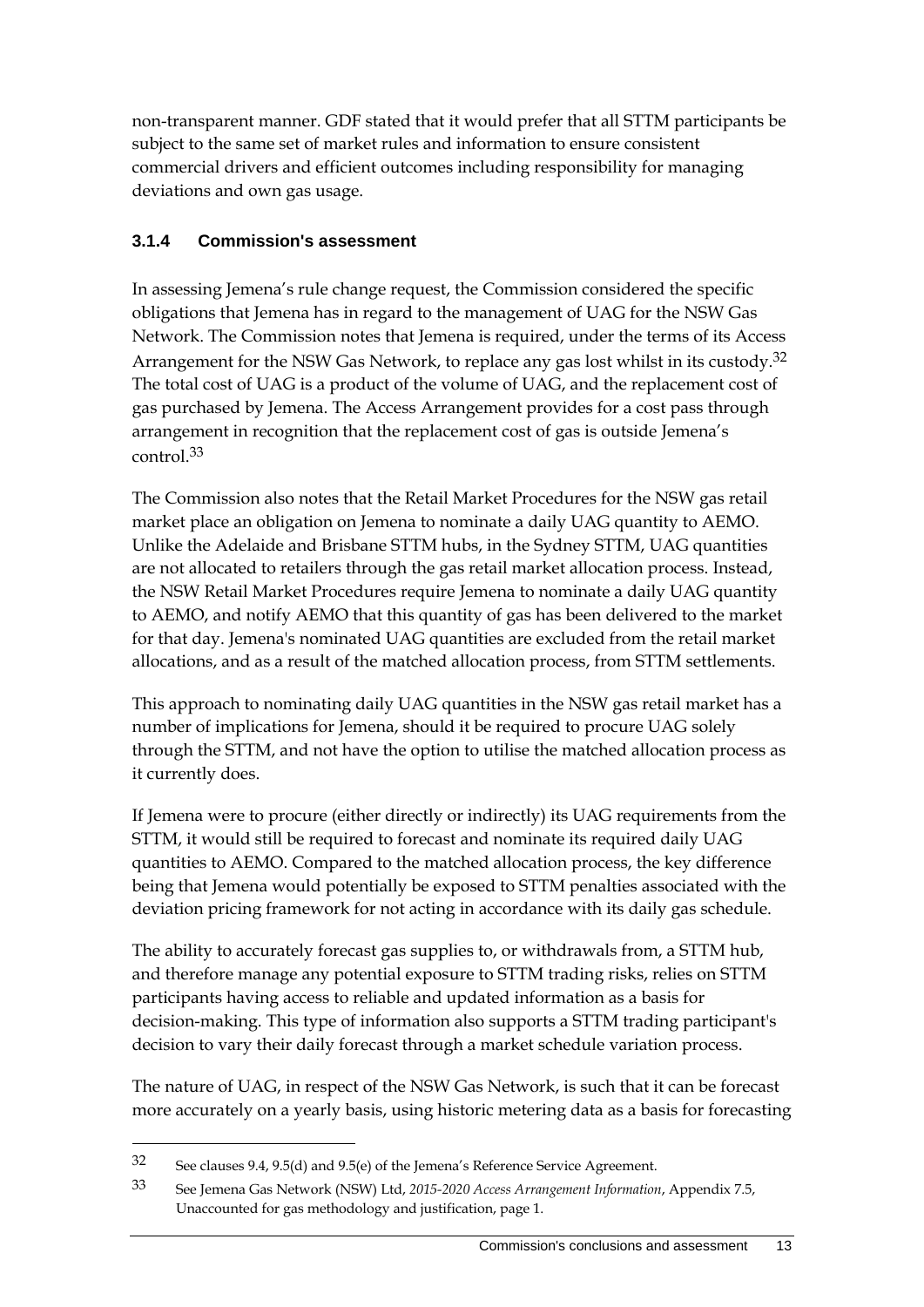longer term trends. Forecasting UAG on a daily basis poses a greater challenge for a distributor as there may be delays in obtaining information regarding the state of the distribution pipelines (e.g. damage, metering, leakage and theft related issues). Any delay in obtaining this type of information may affect the accuracy of daily UAG forecasts and, therefore, the accuracy of daily UAG nominations to AEMO.

In addition to these issues, the Commission also notes that the overall quantity of UAG required by Jemena is relatively small as a proportion of total network quantities.<sup>34</sup> This means that purchasing UAG quantities only in the STTM may be more difficult to manage by Jemena, compared to other STTM trading participants who manage larger gas trading portfolios where the risk of inaccurate forecasts may be offset to a degree within the portfolio.

On the basis of those factors outlined above, the Commission considers that allowing Jemena ongoing access to the matched allocation process from 1 July 2015 is likely to assist it to better manage its obligations under the Access Arrangement and Retail Market Procedures for the NSW gas retail market, with respect to UAG for the NSW Gas Network.

<sup>34</sup> Since 1996 UAG levels for Jemena's distribution network has varied between 1.9 and 2.7 per cent. This variation, according to Jemena, is consistent with the range of contributors to UAG. See Jemena Gas Network (NSW) Ltd, *2015-2020 Access Arrangement Information*, Appendix 7.5, Unaccounted for gas methodology and justification, page 2.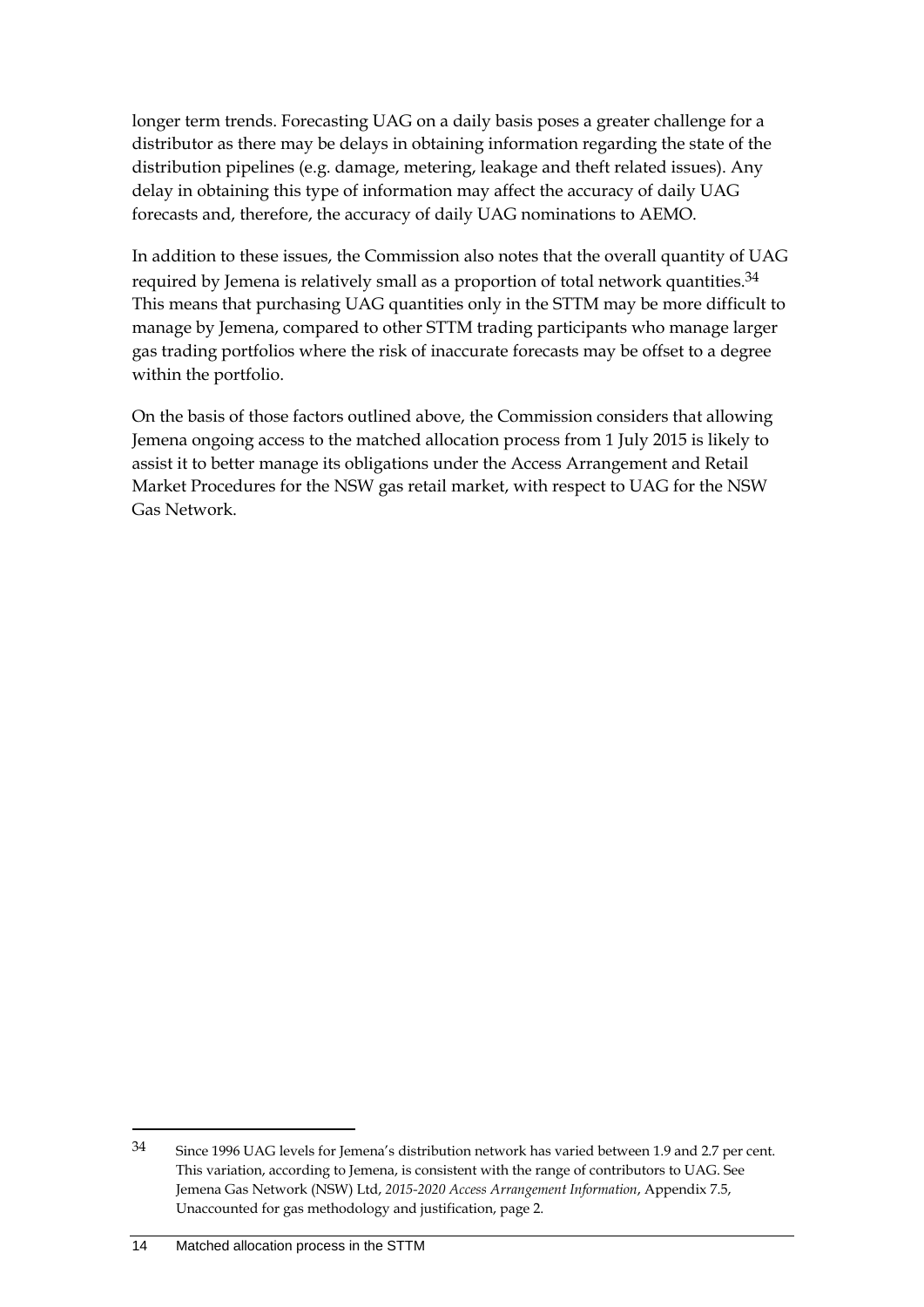## **Abbreviations**

| <b>AEMC</b> or Commission | <b>Australian Energy Market Commission</b> |
|---------------------------|--------------------------------------------|
| AEMO                      | Australian Energy Market Operator          |
| <b>AGNL</b>               | Australian Gas Networks Ltd                |
| <b>DWGM</b>               | Declared Wholesale Gas Market              |
| Jemena                    | Jemena Gas Networks (NSW) Ltd              |
| NGL                       | National Gas Law                           |
| <b>NGO</b>                | national gas objective                     |
| <b>NGR</b>                | <b>National Gas Rules</b>                  |
| <b>STTM</b>               | <b>Short Term Trading Market</b>           |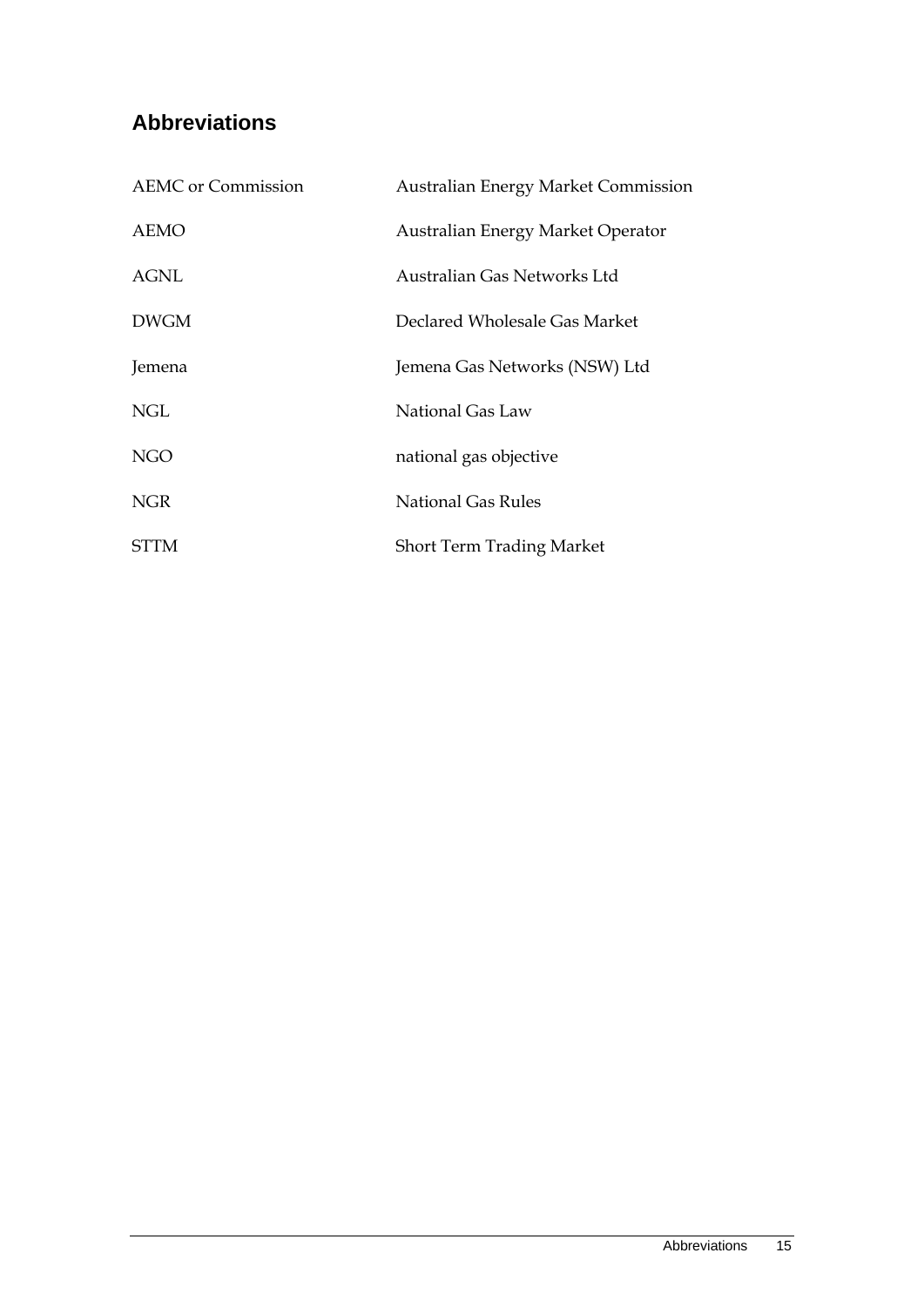## **A Jurisdictional differences in the way UAG is allocated**

#### **Table A.1 Jurisdictional differences in the way UAG is allocated**

| <b>Jurisdiction</b> | How is UAG allocated?                                                                                                                                                                                                                                                                                                                                                                                                                                                                                                          |
|---------------------|--------------------------------------------------------------------------------------------------------------------------------------------------------------------------------------------------------------------------------------------------------------------------------------------------------------------------------------------------------------------------------------------------------------------------------------------------------------------------------------------------------------------------------|
| Queensland          | UAG is not defined in the gas Retail Market Procedures.                                                                                                                                                                                                                                                                                                                                                                                                                                                                        |
|                     | UAG volumes are reflected in the total volume of gas allocated to the host<br>retailer, and are part of the wholesale allocation arrangement.                                                                                                                                                                                                                                                                                                                                                                                  |
|                     | The distributor enters into a commercial arrangement with the host retailer to<br>cover the UAG volumes on its behalf. Under the contract, the distributor sets<br>a deemed monthly UAG volume, which is based on the previous year's actual<br>UAG volumes. A 'wash-up' occurs at the end of the UAG year where the<br>difference between the actual UAG volume (determined through wholesale<br>allocation arrangements) and deemed UAG volumes are calculated and<br>settled between the distributor and the host retailer. |
| South<br>Australia  | UAG is defined in the gas Retail Market Procedures.                                                                                                                                                                                                                                                                                                                                                                                                                                                                            |
|                     | UAG volumes are allocated to the distributor's UAG supplier. The actual UAG<br>volumes are determined by AEMO.                                                                                                                                                                                                                                                                                                                                                                                                                 |
|                     | On a gas day, the distributor provides AEMO with an estimated UAG volume<br>that is used to calculate the net system load.                                                                                                                                                                                                                                                                                                                                                                                                     |
|                     | However, as actual daily metering data is progressively received by AEMO,<br>the actual UAG volume will become more accurate and will replace the<br>estimated UAG volume initially used by AEMO. Actual UAG volumes are<br>continuously recalculated each day over 425 days to ensure all meter<br>readings are received.                                                                                                                                                                                                     |
|                     | The distributor and its UAG supplier use AEMO's 425 day metering data<br>report to wash-up the difference between deemed UAG volumes set out in<br>contractual arrangements and the actual UAG volume calculated by AEMO.                                                                                                                                                                                                                                                                                                      |
| NSW/ACT             | UAG is defined in the gas Retail Market Procedures.                                                                                                                                                                                                                                                                                                                                                                                                                                                                            |
|                     | The distributor nominates a daily UAG volume to AEMO, and notifies AEMO<br>that this quantity of gas has been delivered to the market for that day.                                                                                                                                                                                                                                                                                                                                                                            |
|                     | The distributor's nominated UAG volumes are excluded from the retail market<br>allocations, and as a result of the matched allocation process, from STTM<br>settlements. <sup>35</sup>                                                                                                                                                                                                                                                                                                                                         |

<sup>35</sup> Jemena undertook analysis as part of its rule change request to determine the extent to which the matched allocation process could be applied in other STTM hubs. Jemena note that given the market reconciliation processes in other STTM hubs, the main issue is that the gas Retail Market Procedures do not allow the distributor to nominate a determinable quantity of gas to be settled outside the STTM prior to the commencement of the gas day.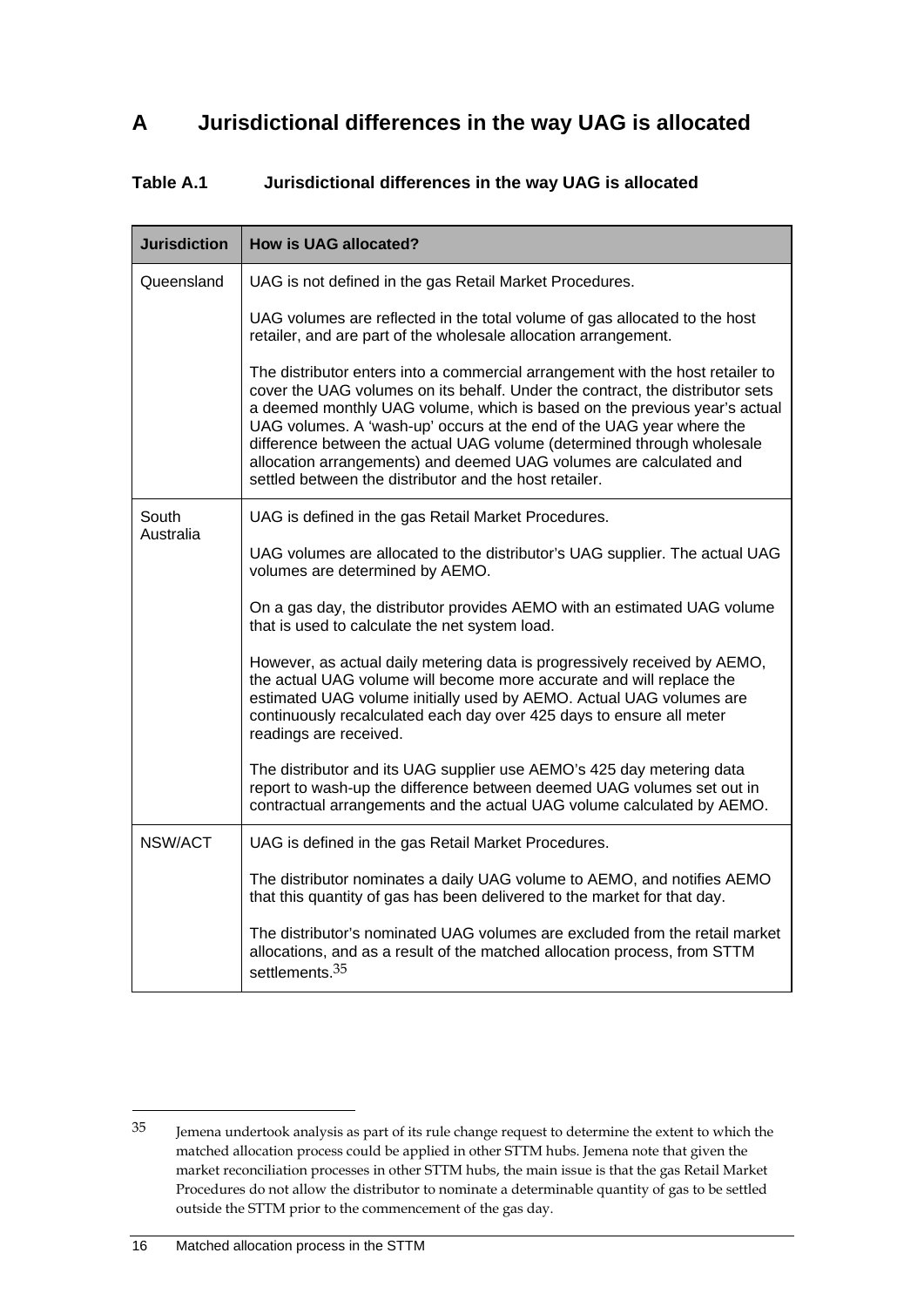## **B Legal requirements under the NGL**

This appendix sets out the relevant requirements under the National Gas Law (NGL) for the AEMC in making this draft determination.

### **B.1 Draft rule determination**

In accordance with section 308 of the NGL, the Commission has made this draft rule determination in relation to the rule proposed by Jemena.

### **B.2 Power to make the rule**

The Commission is satisfied that the draft rule falls within the subject matter about which the Commission may make rules.

The draft rule falls within section 74 of the NGL. More specifically, it relates to:

- the provision of pipeline services;
- AEMO's STTM functions and the operation of a short term trading market of an adoptive jurisdiction;
- the activities of Registered participants, users, end users and other persons in a regulated gas market; and
- the safety, security and reliability of pipelines.

#### **B.3 Commission's considerations**

In assessing the rule change request, the Commission has considered:

- the Commission's powers under the NGL to make the rule;
- the rule change request;

- stakeholder submissions received during the first round of consultation;
- the fact that there is no relevant Ministerial Council on Energy (MCE) statement of policy principles;36 and
- the Commission's analysis as to the ways in which the draft rule will or is likely to, contribute to the NGO.

<sup>36</sup> Under section 73 of the NGL, the AEMC must have regard to any relevant MCE statement of policy principles in making a rule